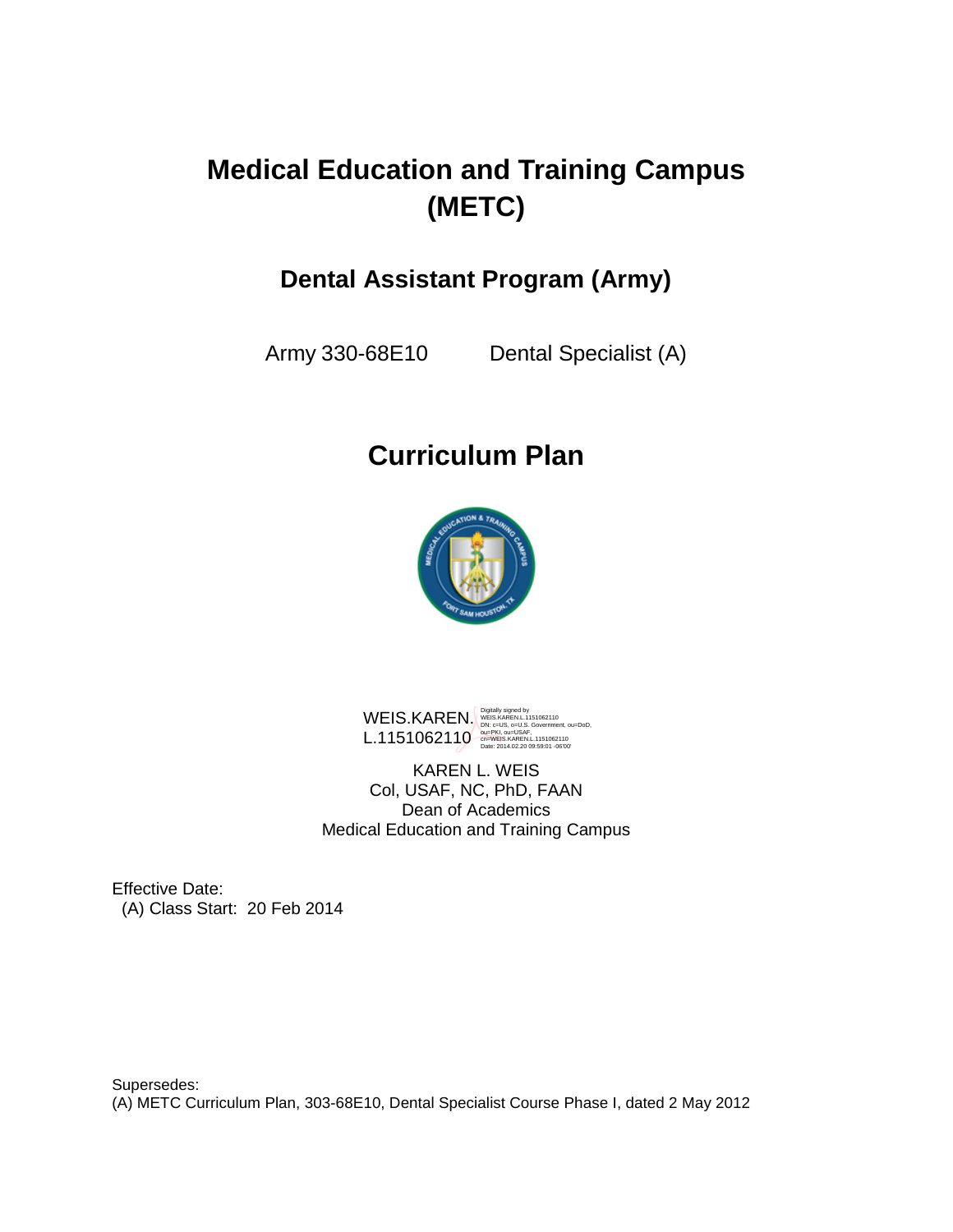# **Change Record**

| <b>Item to Change</b> | <b>Description</b> | <b>Date Approved</b> |
|-----------------------|--------------------|----------------------|
|                       |                    |                      |
|                       |                    |                      |
|                       |                    |                      |
|                       |                    |                      |
|                       |                    |                      |
|                       |                    |                      |
|                       |                    |                      |
|                       |                    |                      |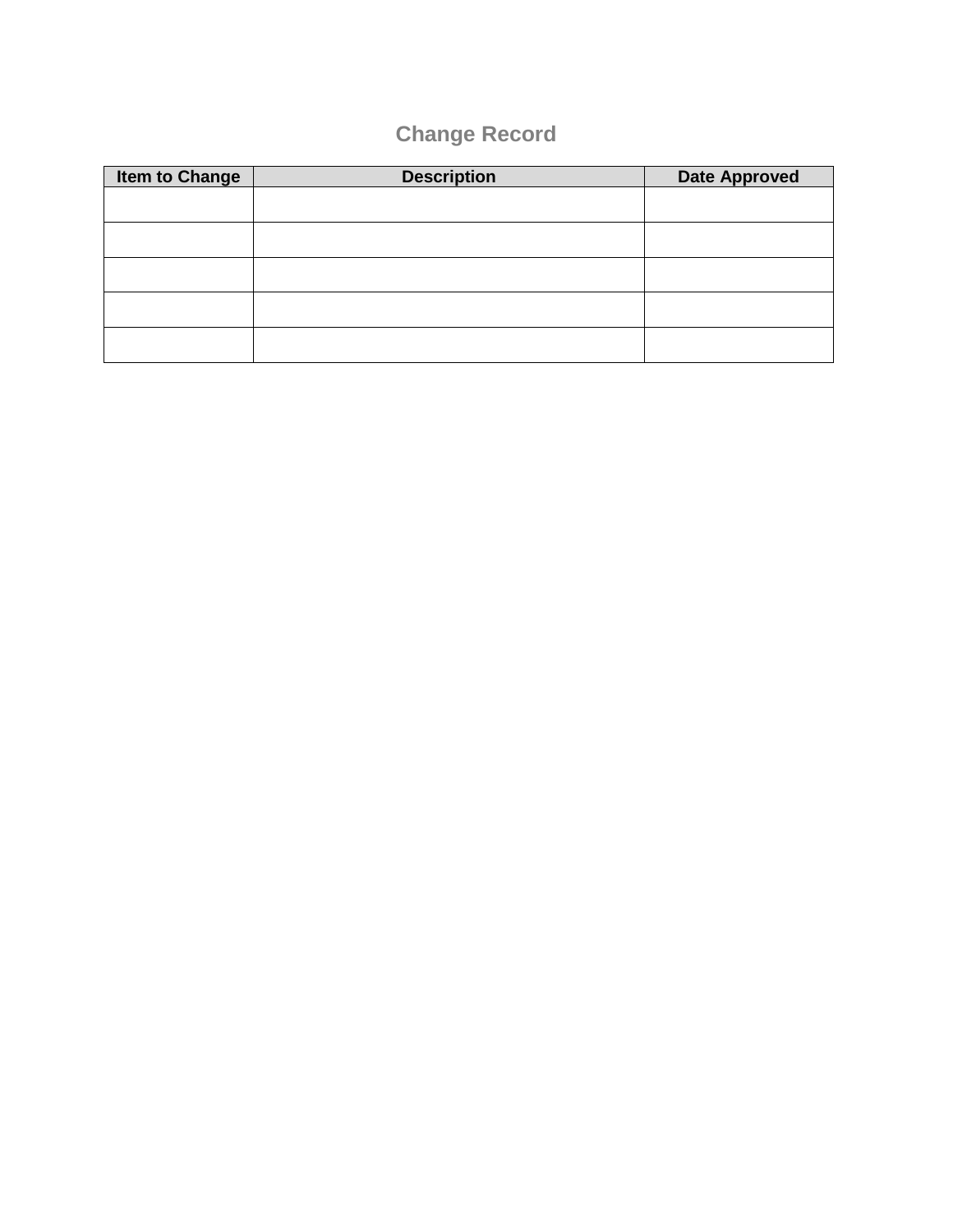## **Section 1: General Program Information**

### **Program Description:**

The Dental Assistant Program provides training in basic sciences to include head anatomy and elementary physiology, tooth and periodontal anatomy, oral pathology and anomalies, and general nutrition. The students progress on to hands-on applications of clinical emergencies, and dental administration. Student is educated on specialty dental procedures. Performancebased training is conducted for the following procedures: infection control, general chair-side and surgical assisting, and radiology procedures in a simulated and on-the-job clinical environment. Students will also be required to mix dental materials, maintain dental equipments, and perform basic oral hygiene procedures. Quality control and safety techniques are emphasized throughout the Program. Lecture, demonstration, training videos, and laboratory practice are utilized during pre-clinical training. Students are provided follow-on operational and/or clinical training.

### **Enrollment Data:**

| Minimum Enroll: | 8   |
|-----------------|-----|
| Maximum Enroll: | 24  |
| Programmed:     | 371 |
| Entry Interval: | 21  |

### **Program Goal(s):**

Graduates of the Dental Specialist Program (330‑ 68E10) [68E10] will be able to function as entry level dental assistants in fixed and deployable medical facilities, performing a variety of dental tasks under the supervision of a dentist, including general assisting, radiology, infection control, administration, oral hygiene education and equipment management. Graduates will demonstrate (1) the ability to comprehend, apply, and evaluate information; (2) technical proficiency; and (3) personal behaviors consistent with professional expectations of the entrylevel dental assistant.

### **Instructional Design:**

Group Paced

### **Security Classification:**

UNCLASS

### **Accreditation Statement(s):**

This program will be submitted to the American Council on Education for evaluation of credit hours. Additional accreditation information can be located by accessing the following internet sites:

Council on Occupational: www.council.org

### **Student Prerequisites:**

Army-Specific:

See DA Pam 611-21 and MOS Prerequisites.<http://appd.amedd.army.mil/enlisteddivision.aspx>

### **Program Synopsis by Course:**

This program consists of multiple courses. All courses must be completed successfully to pass this program.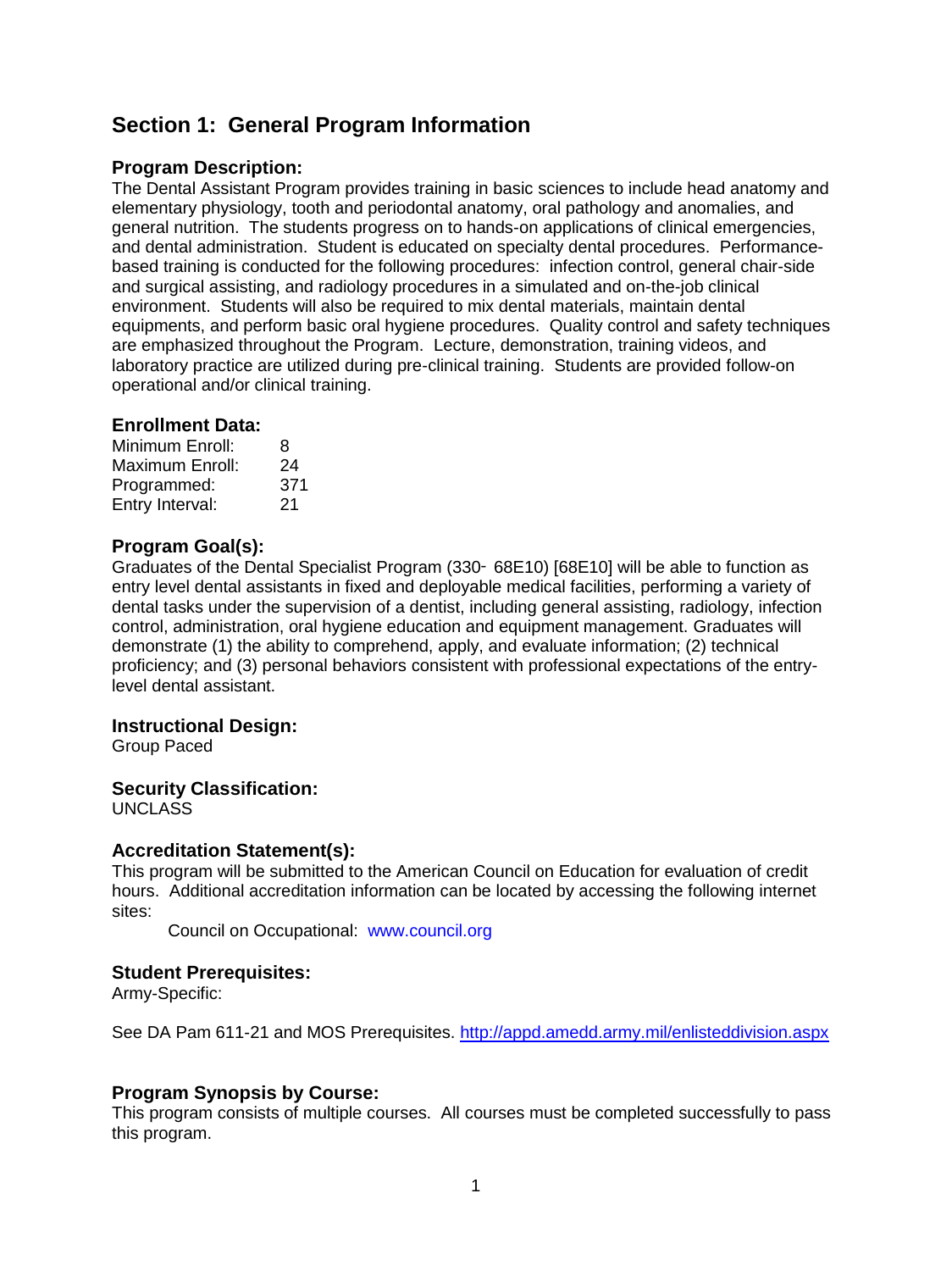### **DEN100 General Emergency Procedures and Dental Therapeutics**

**Description:** The course provides an introduction to common medical emergencies, basic life support and dental therapeutics for health care providers. Lectures and discussions will be augmented with written and practical exercises using actual equipment and mannequins to reinforce course material. This is a foundation course designed to prepare students for higher level dental courses.

**Prerequisite(s):** Admission to the Army Dental Specialist Program.

### **DEN101 Basic Dental Sciences**

**Description:** The course provides an introduction to periodontal anatomy; oral pathology, anomalies, and periodontal disease, along with common terms are presented. Lectures and anatomical models are used. This is a foundation course designed to prepare students for higher level dental courses.

**Prerequisite(s):** DEB 100 - General Emergency Procedures and Dental Therapeutics.

### **DEN103 Clinical Applications - Part 1**

**Description:** The course provides an introduction to the concepts of aseptic technique, preparation of dental treatment rooms, and processing and sterilization of dental instruments and equipment, using standard precautions. Protocols for management of dental waste products and hazardous materials are also introduced. Practical application of infection control concepts on instruments and equipment in a dental treatment room is provided. Pre-op and post-op procedures and simulated management of dental waste products are practiced. Basic information is provided about using dental instruments and mixing dental materials. Dental records, charting, and common terms are presented. Manual exercises in documenting, filing, and reviewing dental records are provided. Simulated patient encounters provide practice in dental charting and customer service skills. Lectures and discussions will be augmented with written exercises.

**Prerequisite(s):** DEB 101- Basic Dental Sciences.

### **DEN105 Clinical Applications - Part 2**

**Description:** This course provides hands-on training in four handed-handed dentistry and dental specialties to include passing of instruments, mixing materials, and the proper placement of oral evacuation. The student will also be able to set up an operator, and assist in the following: operative, periodontal, prosthodontic, endodontic, and oral surgery. There is an introduction go concepts of preventive dentistry, including; oral hygiene instructions; effects of tobacco use; performing oral hygiene techniques; and applying sealants and fluorides and setting up preventive dentistry trays. Practical application of preventive dentistry concepts is provided. Lectures, discussions, clinical rotations at MTF's, and computer-based instruction are augmented with readings from selected texts and written exercises. **Prerequisite(s):** DEN 101 - Basic Dental Sciences.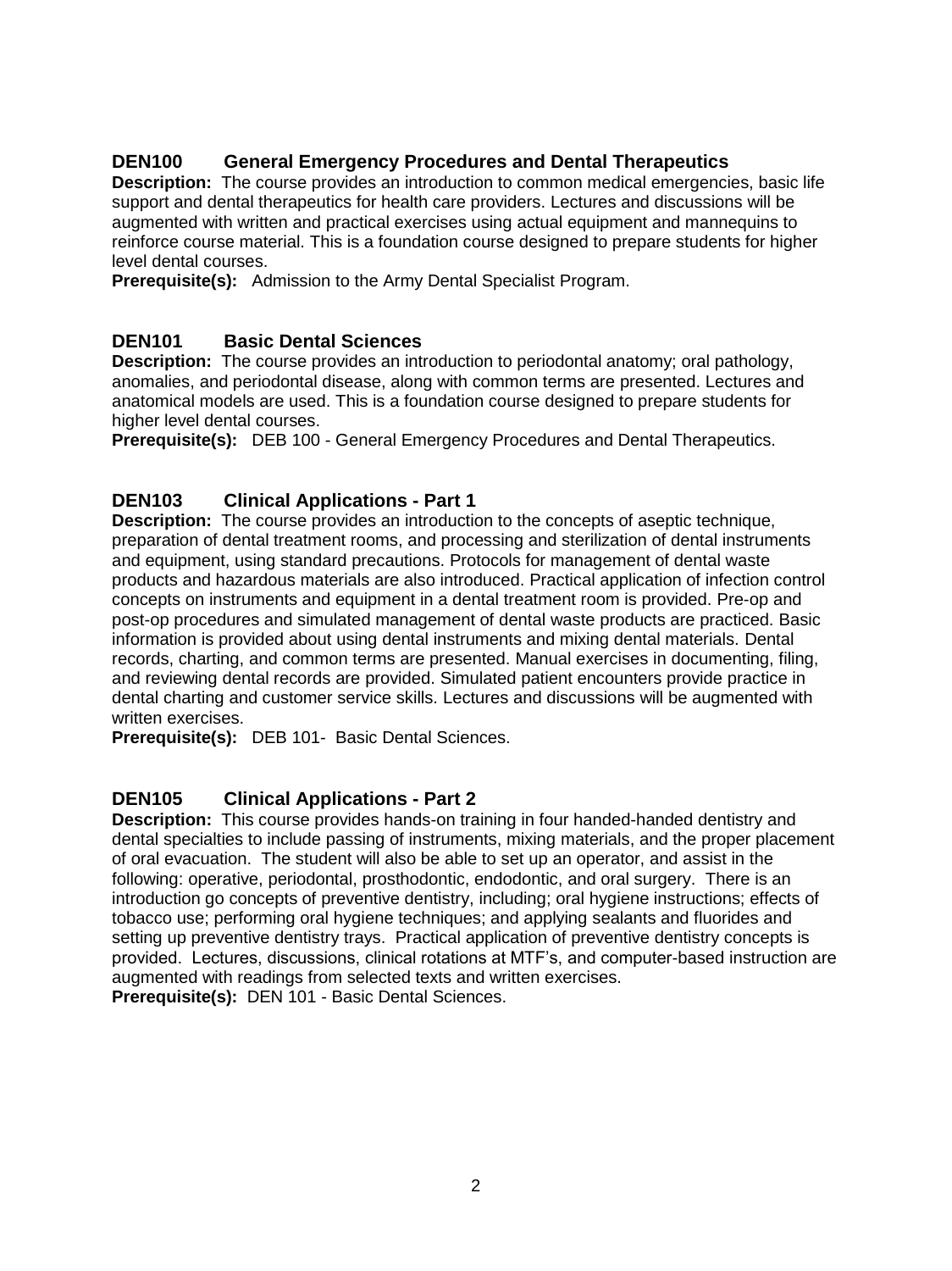### **Program Length - Consolidated Courses**

| <b>Course</b> | <b>Course Title</b>                                                      | <b>Did</b> | Lab/<br>Prac    | <b>Clin</b> | <b>WTest</b>   | <b>PTest</b> | <b>Other</b> | Req'd<br>Act. | <b>Total</b> |
|---------------|--------------------------------------------------------------------------|------------|-----------------|-------------|----------------|--------------|--------------|---------------|--------------|
| <b>DEN100</b> | <b>General Emergency</b><br><b>Procedures and Dental</b><br>Therapeutics | 21         | 12 <sup>2</sup> |             | 2              |              |              |               | 35           |
| <b>DEN101</b> | <b>Basic Dental Sciences</b>                                             | 28         | 12 <sub>2</sub> |             | $\overline{2}$ |              |              |               | 42           |
| <b>DEN103</b> | <b>Clinical Applications -</b><br>Part 1                                 | 37         | 25              |             | 2              | 3            |              |               | 67           |
| <b>DEN105</b> | <b>Clinical Applications -</b><br>Part 2                                 | 33         | 81              | 40          | $\overline{2}$ | 20           |              |               | 176          |
| <b>TOTAL</b>  |                                                                          | 119        | 130             | 40          | 8              | 23           | 0            |               | 320          |

### **Program Instructor – Student Ratios**

| <b>Course</b> | <b>Course Title</b>                                                             | <b>Did</b> | Lab/<br><b>Prac</b> | <b>Clin</b> | <b>WTest</b> | <b>PTest</b> | Other | Reg'd<br>Act. |
|---------------|---------------------------------------------------------------------------------|------------|---------------------|-------------|--------------|--------------|-------|---------------|
| <b>DEN100</b> | <b>General Emergency</b><br><b>Procedures and Dental</b><br><b>Therapeutics</b> | 1:24       | 1:06                |             | 1:12         |              |       |               |
| <b>DEN101</b> | <b>Basic Dental Sciences</b>                                                    | 1:24       | 1:06                |             | 1:12         |              |       |               |
| <b>DEN103</b> | Clinical Applications - Part                                                    | 1:24       | 1:06                |             | 1:12         | 1:06         |       |               |
| <b>DEN105</b> | <b>Clinical Applications - Part</b>                                             | 1:24       | 1:06                | 1:06        | 1:12         | 1:06         |       |               |

NOTE: DEN 100: 1:06 ratio is for Basic Life Support and 1:12 ratio is for Maintenance of Oxygen Equipment.

| Key                    |          |                                                                |
|------------------------|----------|----------------------------------------------------------------|
| <b>Didactic</b>        | Did      | Instructor/self-paced formats for dissemination of information |
| Lab/Practical          | Lab/Prac | Demonstration/hands-on practice                                |
| Clinical               | Clin     | Patient care or other supervised work experience               |
| Written or             | WTest    | Formal written/hands-on student assessments, includes time for |
| <b>Practical Test</b>  | PTest    | pre-test review & post-test critique                           |
| Other                  | Other    | All other formats for instruction                              |
| Required<br>Activities | Regd     | All other non-instruction activities                           |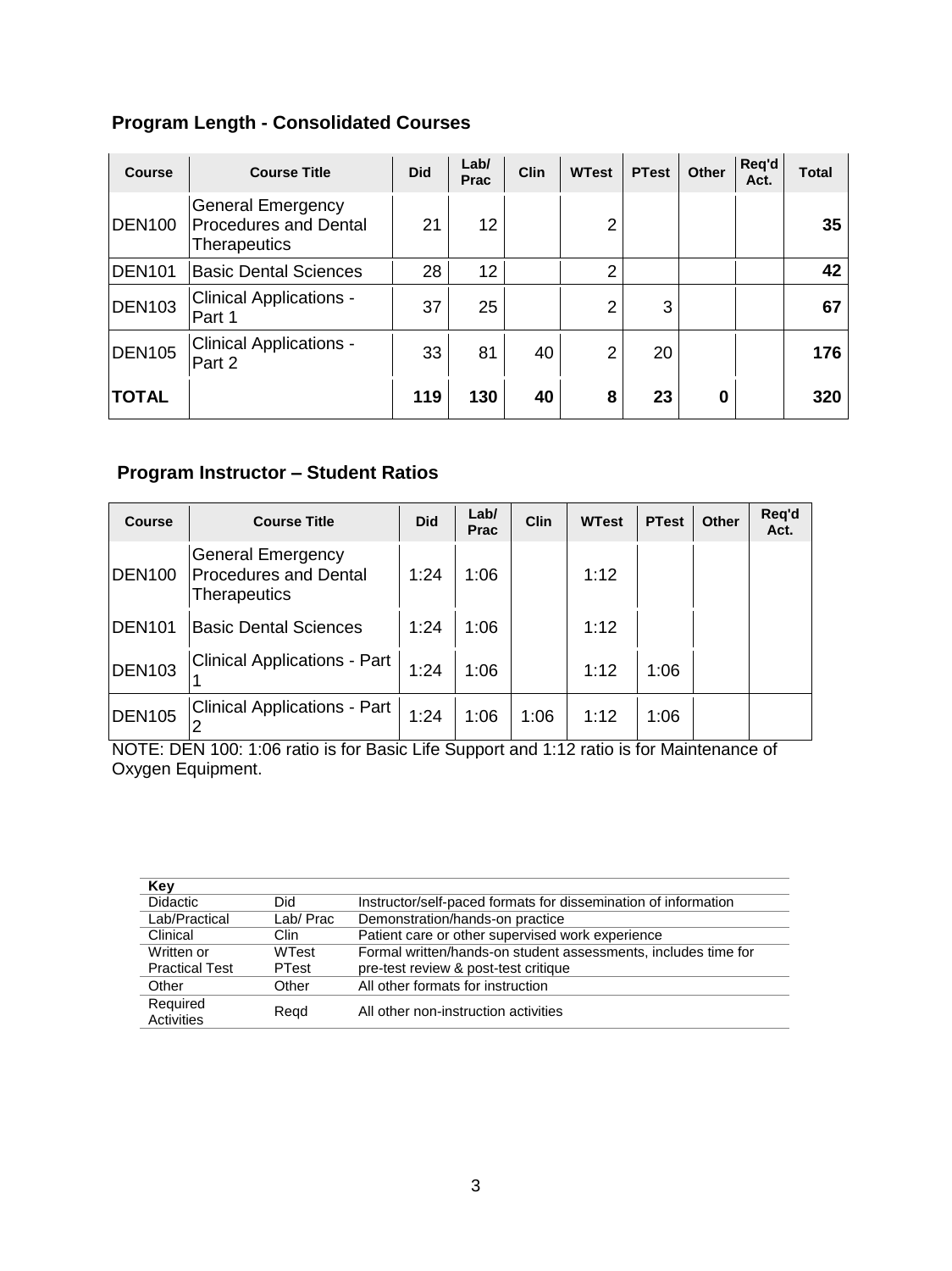# **Program Length Peacetime:**

|                                                                       |                                                                                                                                                                                                                                                                                                                                                                                                                           | <b>METC</b> | <b>Army</b> | <b>Navy</b> | Air<br><b>Force</b> | <b>Coast</b><br><b>Guard</b> |
|-----------------------------------------------------------------------|---------------------------------------------------------------------------------------------------------------------------------------------------------------------------------------------------------------------------------------------------------------------------------------------------------------------------------------------------------------------------------------------------------------------------|-------------|-------------|-------------|---------------------|------------------------------|
|                                                                       | <b>Didactic</b><br>119<br>119<br>N/A<br>Lab/Practical<br>130<br>130<br>Written Test <sup>2</sup><br>8<br>8<br><b>Practical Test</b><br>23<br>23<br>Other (Clinical)<br>40<br>40<br><b>Subtotal</b><br>320<br>320<br><b>Required Activities</b><br>0<br>0<br><b>Didactic</b><br>Lab/Practical<br>Clinical<br><b>Written Test</b><br><b>Practical Test</b><br>Other<br><b>Subtotal</b><br><b>Required Activities</b><br>320 | N/A         | N/A         |             |                     |                              |
|                                                                       |                                                                                                                                                                                                                                                                                                                                                                                                                           |             |             |             |                     |                              |
| <b>Total Instructional Hours</b><br><b>Total Administrative Hours</b> |                                                                                                                                                                                                                                                                                                                                                                                                                           |             |             |             |                     |                              |
| Phase I Hours <sup>1</sup>                                            |                                                                                                                                                                                                                                                                                                                                                                                                                           |             |             |             |                     |                              |
|                                                                       |                                                                                                                                                                                                                                                                                                                                                                                                                           |             |             |             |                     |                              |
|                                                                       |                                                                                                                                                                                                                                                                                                                                                                                                                           |             |             |             |                     |                              |
|                                                                       |                                                                                                                                                                                                                                                                                                                                                                                                                           |             |             |             |                     |                              |
|                                                                       |                                                                                                                                                                                                                                                                                                                                                                                                                           |             |             |             |                     |                              |
|                                                                       |                                                                                                                                                                                                                                                                                                                                                                                                                           |             |             |             |                     |                              |
|                                                                       |                                                                                                                                                                                                                                                                                                                                                                                                                           |             |             |             |                     |                              |
|                                                                       |                                                                                                                                                                                                                                                                                                                                                                                                                           |             |             |             |                     |                              |
| <b>Clinical/Phase II</b>                                              |                                                                                                                                                                                                                                                                                                                                                                                                                           |             |             |             |                     |                              |
| <b>Hours</b>                                                          |                                                                                                                                                                                                                                                                                                                                                                                                                           |             |             |             |                     |                              |
|                                                                       |                                                                                                                                                                                                                                                                                                                                                                                                                           |             |             |             |                     |                              |
|                                                                       |                                                                                                                                                                                                                                                                                                                                                                                                                           |             |             |             |                     |                              |
|                                                                       |                                                                                                                                                                                                                                                                                                                                                                                                                           |             |             |             |                     |                              |
|                                                                       |                                                                                                                                                                                                                                                                                                                                                                                                                           |             |             |             |                     |                              |
|                                                                       |                                                                                                                                                                                                                                                                                                                                                                                                                           |             |             |             |                     |                              |
|                                                                       |                                                                                                                                                                                                                                                                                                                                                                                                                           |             | 0           |             |                     |                              |

 $^{\rm 1}$ An 8 hour training day is the standard; exceptions are noted<br><sup>2</sup>Time for end of course critique included in hours for last written exam in each course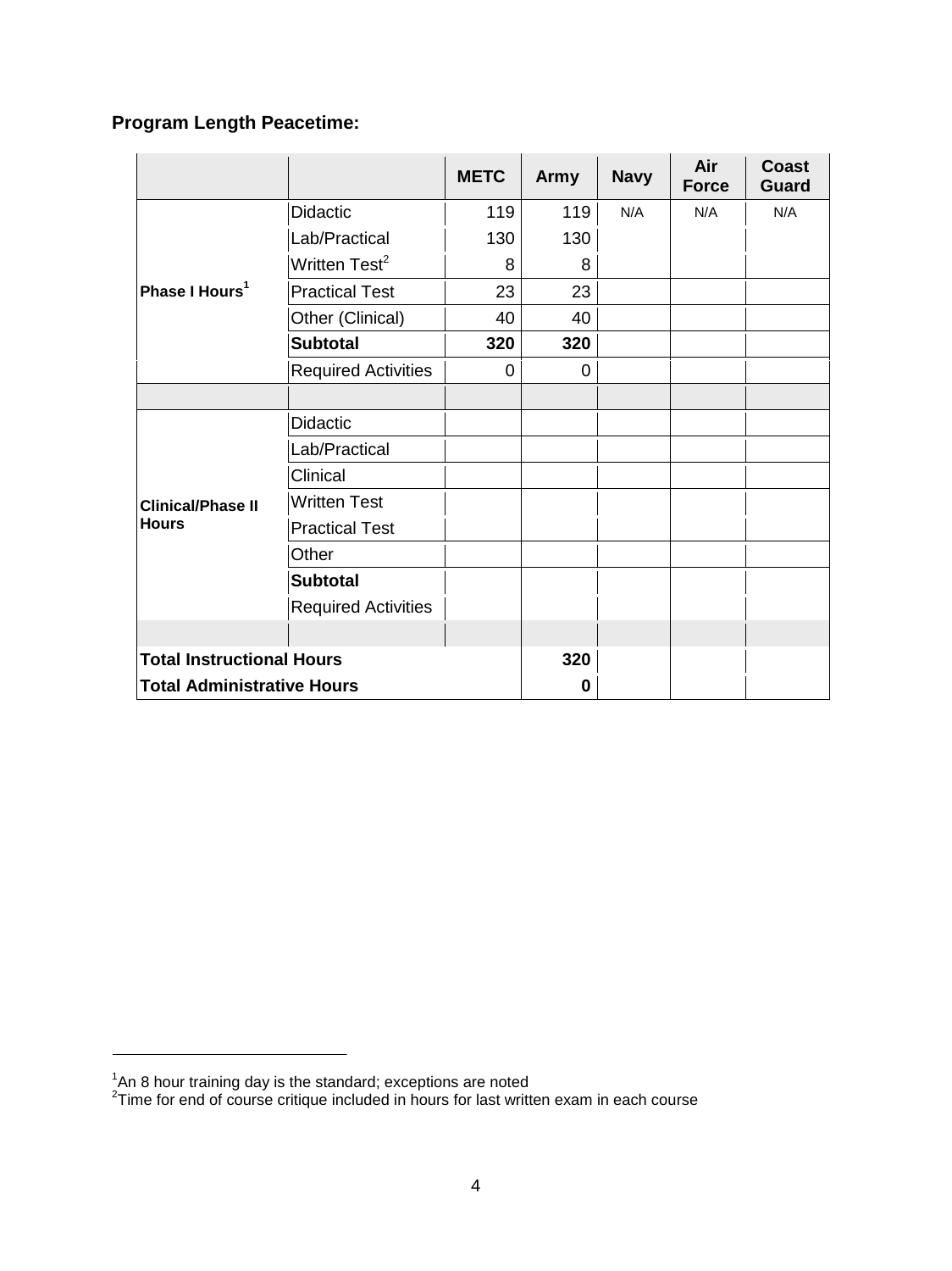### **Program Length Mobilization/Wartime: N/A**

|                                   |                                                                                 | <b>METC</b> | <b>Army</b> | <b>Navy</b> | Air<br><b>Force</b> | <b>Coast</b><br><b>Guard</b> |
|-----------------------------------|---------------------------------------------------------------------------------|-------------|-------------|-------------|---------------------|------------------------------|
|                                   | <b>Didactic</b>                                                                 | N/A         | N/A         | N/A         | N/A                 | N/A                          |
|                                   | Lab/Practical                                                                   |             |             |             |                     |                              |
|                                   | Written Test <sup>2</sup>                                                       |             |             |             |                     |                              |
| Phase I Hours <sup>1</sup>        | <b>Practical Test</b>                                                           |             |             |             |                     |                              |
|                                   | Other                                                                           |             |             |             |                     |                              |
|                                   | <b>Subtotal</b>                                                                 |             |             |             |                     |                              |
|                                   | <b>Required Activities</b>                                                      |             |             |             |                     |                              |
|                                   |                                                                                 |             |             |             |                     |                              |
|                                   | <b>Didactic</b>                                                                 |             |             |             |                     |                              |
|                                   | Lab/Practical                                                                   |             |             |             |                     |                              |
|                                   | Clinical                                                                        |             |             |             |                     |                              |
| <b>Clinical/Phase II</b>          | <b>Written Test</b>                                                             |             |             |             |                     |                              |
| <b>Hours</b>                      | <b>Practical Test</b><br>Other<br><b>Subtotal</b><br><b>Required Activities</b> |             |             |             |                     |                              |
|                                   |                                                                                 |             |             |             |                     |                              |
|                                   |                                                                                 |             |             |             |                     |                              |
|                                   |                                                                                 |             |             |             |                     |                              |
|                                   |                                                                                 |             |             |             |                     |                              |
| <b>Total Instructional Hours</b>  |                                                                                 |             |             |             |                     |                              |
| <b>Total Administrative Hours</b> |                                                                                 |             |             |             |                     |                              |

 $^{\rm 1}$ An 8 hour training day is the standard; exceptions are noted<br> $^{\rm 2}$ Time for end of course critique included in hours for last written exam in each course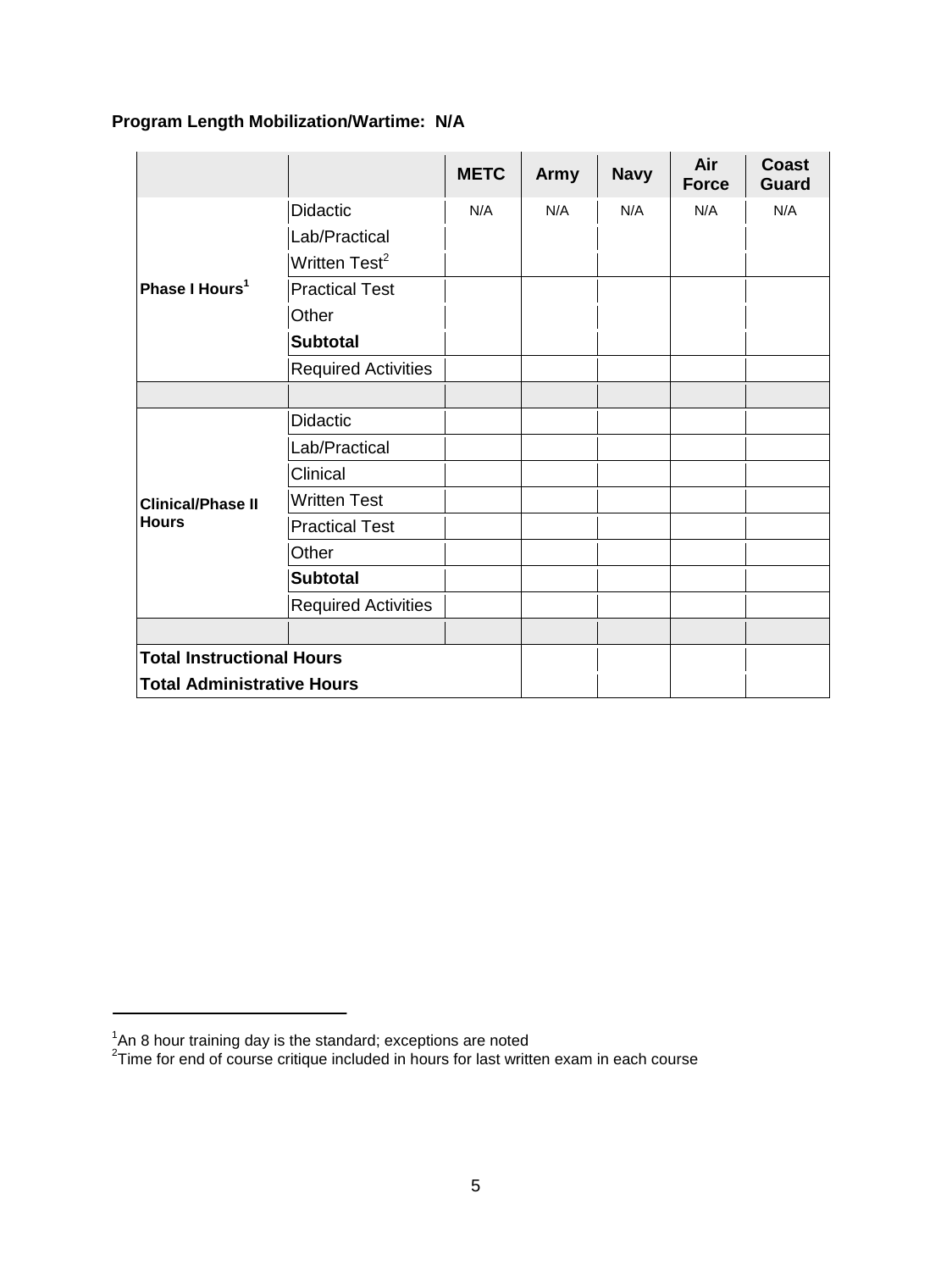### **Faculty Qualifications:**

All Services: Refer to the METC Faculty Development Policy for service-specific requirements.

Army Specific: Refer to DA Pam 611-21, Military Occupational Classification and Structure, and MOS Prerequisites. [http://appd.amedd.army.mil/enlisteddivision.aspx.](http://appd.amedd.army.mil/enlisteddivision.aspx)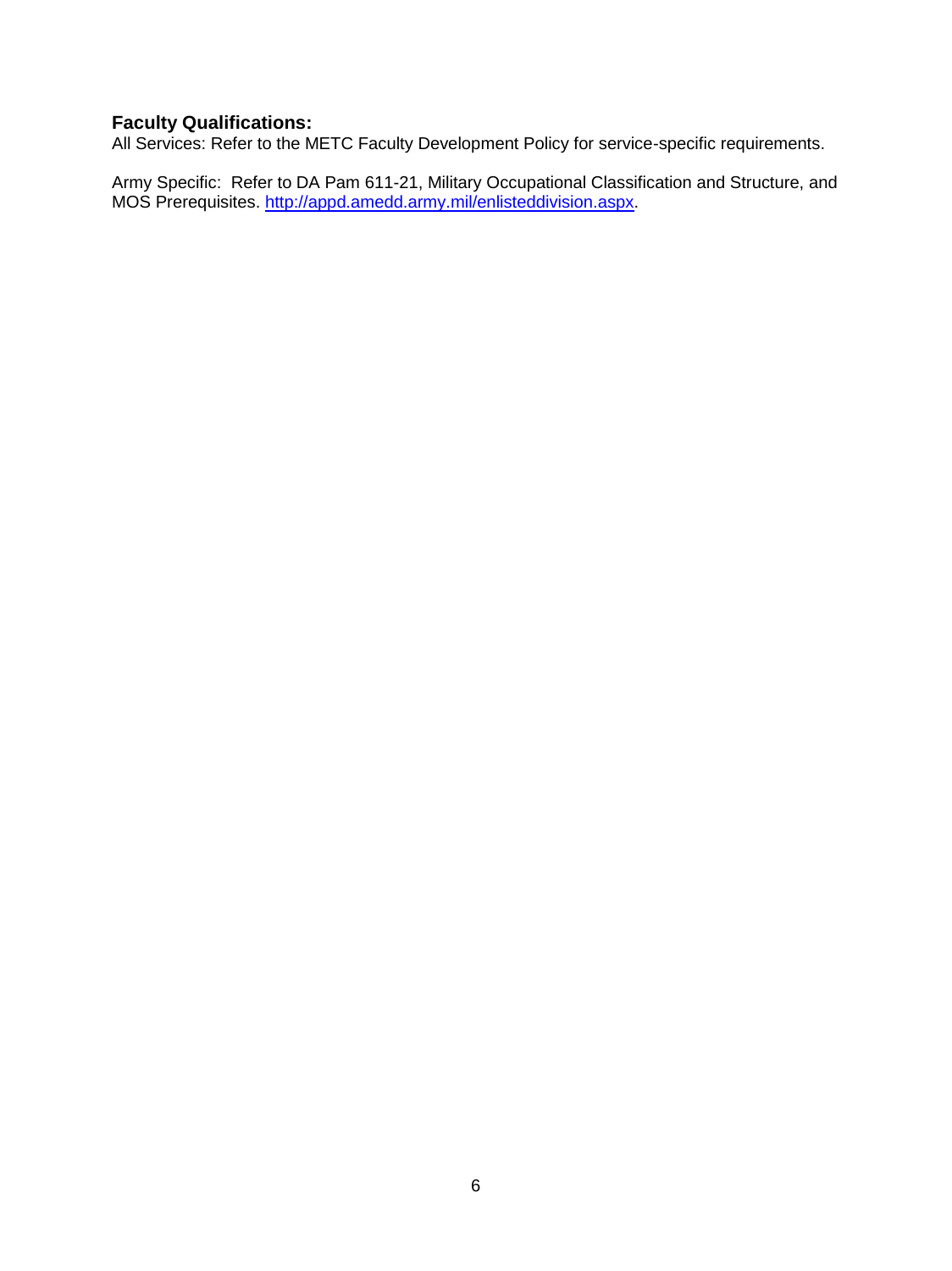### **Section 2:**

### **DEN100 General Emergency Procedures and Dental Therapeutics**

**Course Description:** The course provides an introduction to common medical emergencies, basic life support and dental therapeutics for health care providers. Lectures and discussions will be augmented with written and practical exercises using actual equipment and mannequins to reinforce course material. This is a foundation course designed to prepare students for higher level dental courses.

**Prerequisite(s):** Admission to the Army Dental Specialist Program.

**Course Goals:** Students will identify and respond to common medical emergencies in a dental clinic setting. Students will assist with administering medications and assessing side effects in a patient care setting.

### **Distribution of Contact Hours:**

| Unit #       | <b>Unit Title</b>                                                 | <b>Did</b>     | Lab/<br>Prac | Clin | <b>WTest</b> | <b>PTest</b> | Other | Req'd<br>Act. | Total |
|--------------|-------------------------------------------------------------------|----------------|--------------|------|--------------|--------------|-------|---------------|-------|
|              | General Emergency<br><b>Procedures and Dental</b><br>Therapeutics | 2 <sup>1</sup> | 12           |      |              |              |       |               | 33    |
|              | DEN100 - Comprehensive<br>Exam                                    |                |              |      | っ            |              |       |               | 2     |
| <b>Total</b> |                                                                   | 21             | 12           |      | ◠            |              |       |               | 35    |

| Learning    |                                                                        |                                                                                                                           |                | <b>Level of Learning</b> |           |
|-------------|------------------------------------------------------------------------|---------------------------------------------------------------------------------------------------------------------------|----------------|--------------------------|-----------|
| Objective # | <b>Lesson Name</b>                                                     | <b>Lesson Objective</b>                                                                                                   | Cognitive      | Psycho-<br>motor         | Affective |
|             |                                                                        | Unit 1: General Emergency Procedures and Dental Therapeutics                                                              |                |                          |           |
| 1.1.1       | Introduction to<br><b>Dental Assisting</b>                             | Identify the general organization, policies,<br>and educational standards of the METC<br>Dental Assistant program.        | C <sub>1</sub> |                          |           |
| 1.2.1       | Personal Hygiene                                                       | Identify personal hygiene standards for<br>health care providers; describe basic<br>devices used in plaque removal.       | C1             |                          |           |
| 1.3.1       | <b>General Nutrition</b>                                               | Describe how diet and nutrition affect oral<br>health.                                                                    | C <sub>1</sub> |                          |           |
| 1.4.1       | <b>Basic Life Support</b><br>(BLS) for Health<br><b>Care Providers</b> | Perform basic cardiopulmonary<br>resuscitation techniques in accordance<br>with American Heart Association<br>Guidelines. |                | P <sub>2</sub>           |           |
| 1.5.1       | Introduction to<br><b>General Medical</b><br>Emergencies               | Identify basic facts pertaining to general<br>medical emergencies and required<br>prevention measures.                    | C1             |                          |           |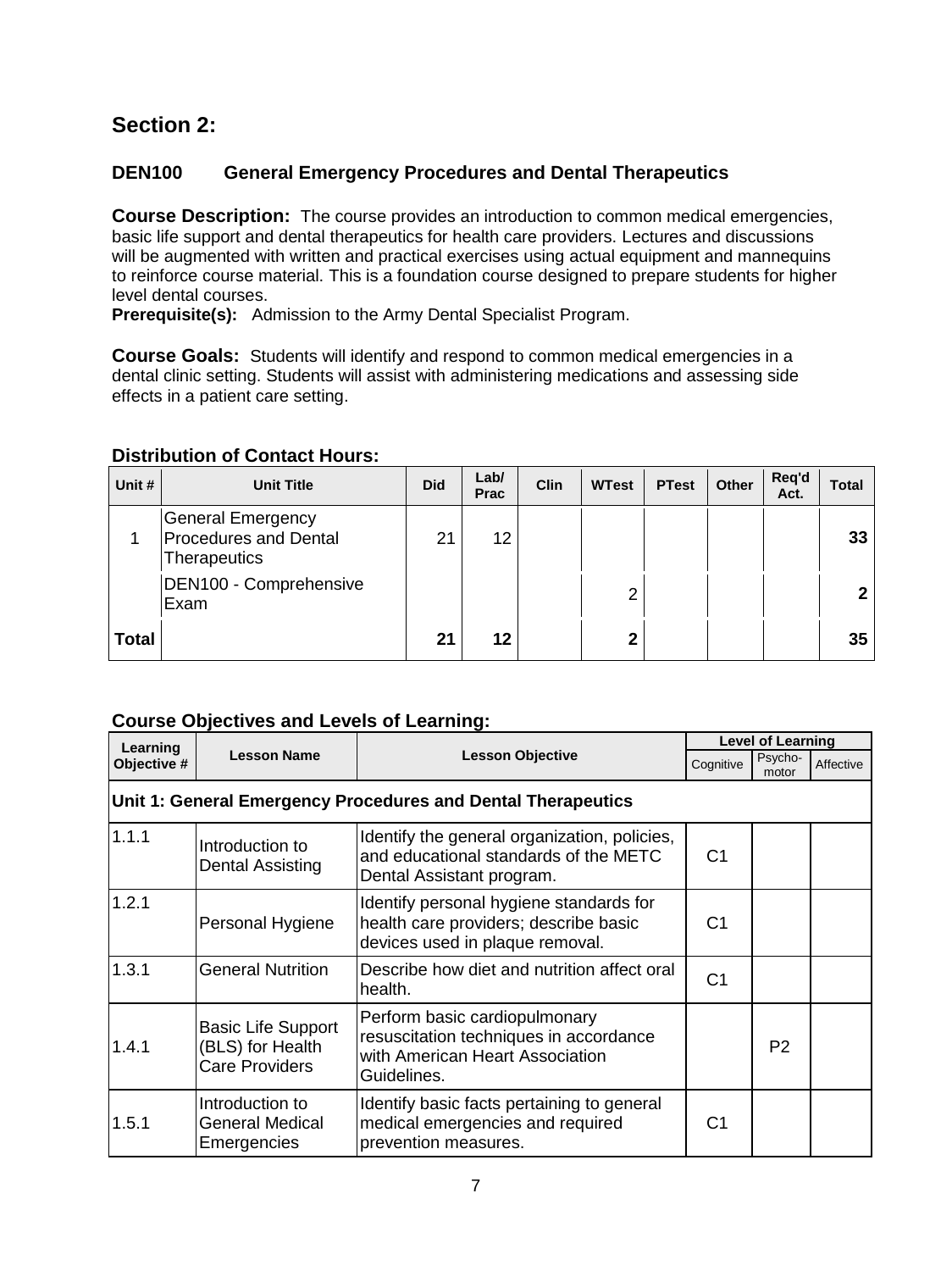| Learning    |                                                                      |                                                                                          |                | <b>Level of Learning</b> |           |
|-------------|----------------------------------------------------------------------|------------------------------------------------------------------------------------------|----------------|--------------------------|-----------|
| Objective # | <b>Lesson Name</b>                                                   | <b>Lesson Objective</b>                                                                  | Cognitive      | Psycho-<br>motor         | Affective |
| 1.6.1       | Maintenance &<br>Operation of<br>Oxygen Equipment                    | Specify procedures for operating and<br>maintaining oxygen equipment.                    | C <sub>2</sub> |                          |           |
| 1.7.1       | <b>Observing Patient</b><br>Responses and<br><b>Managing Syncope</b> | State step by step procedures for<br>observing patient response and managing<br>syncope. | C <sub>2</sub> |                          |           |
| 1.8.1       | Measure and<br><b>Record Vital Signs</b>                             | Measure and record vital signs using<br>appropriate equipment.                           |                | P <sub>2</sub>           |           |
| 1.9.1       | Introduction to<br>Dental<br><b>Therapeutics</b>                     | Identify basic facts relating to dental<br>therapeutics.                                 | C <sub>1</sub> |                          |           |
| 1.10.1      | Introduction to<br>Physiology                                        | Describe basic facts about physiology.                                                   | C <sub>1</sub> |                          |           |
| 1.11.1      | Introduction to                                                      | Identify the major structures of head<br>anatomy.                                        | C <sub>1</sub> |                          |           |
| 1.11.2.     | <b>Head Anatomy</b>                                                  | Describe the function of major structures<br>in head anatomy.                            | C <sub>1</sub> |                          |           |
| 1.12.1      |                                                                      | Define terms related to dentition.                                                       | C <sub>1</sub> |                          |           |
| 1.12.2      | <b>Dentition</b>                                                     | Describe characteristics of deciduous and<br>permanent teeth.                            | C <sub>1</sub> |                          |           |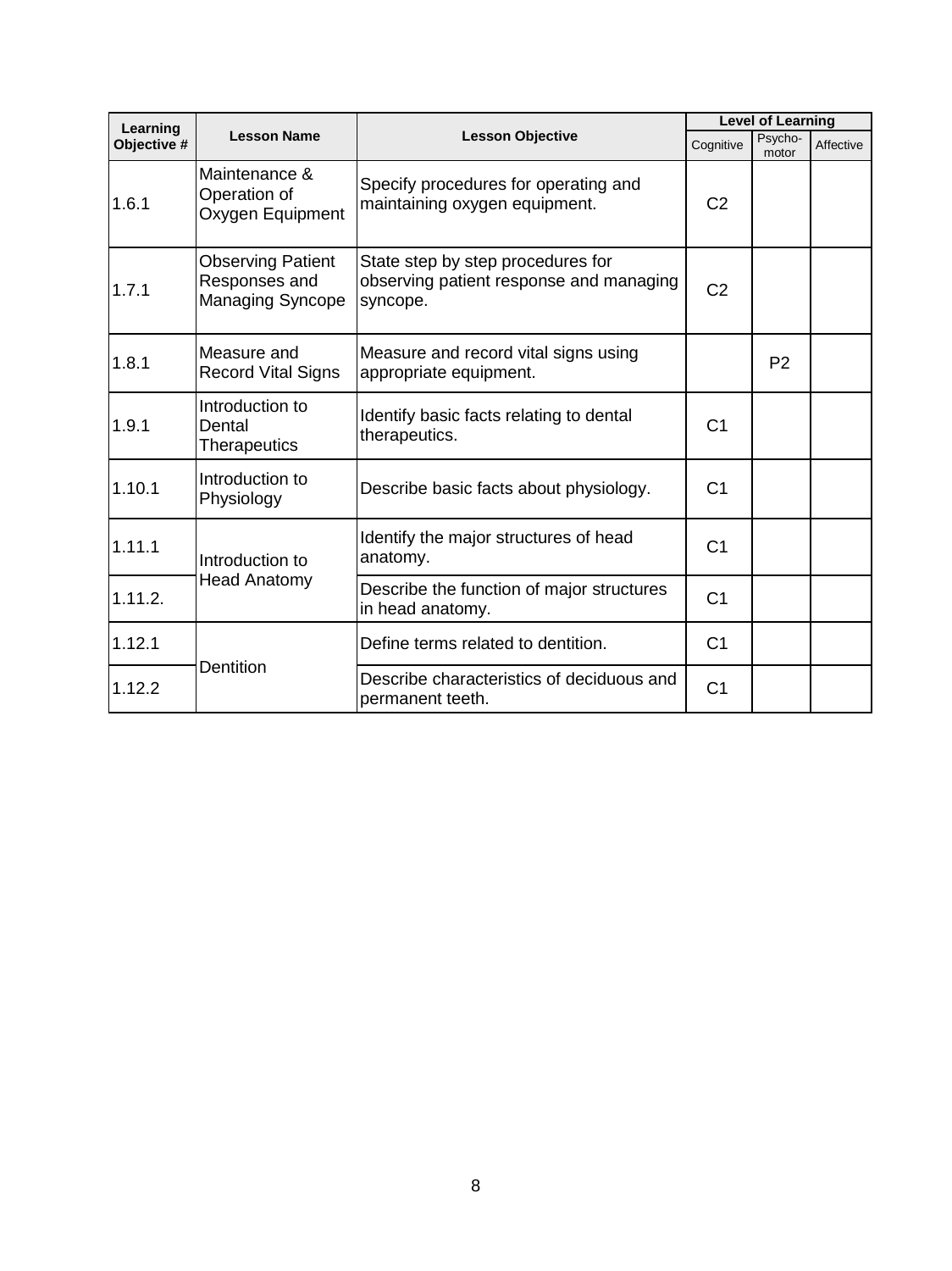### **DEN101 Basic Dental Sciences**

**Course Description:** The course provides an introduction to periodontal anatomy; oral pathology, anomalies, and periodontal disease, along with common terms are presented. Lectures and anatomical models are used. This is a foundation course designed to prepare students for higher level dental courses.

**Prerequisite(s):** DEB 100 - General Emergency Procedures and Dental Therapeutics.

**Course Goals:** Students will identify oral anotomy, periodontal diseases and dental anomolies. Students will assist the Dentist by charting and identifying dental terms and concepts transscribing them onto the patients dental charts.

### **Distribution of Contact Hours:**

| Unit #       | <b>Unit Title</b>                                    | <b>Did</b> | Lab/<br>Prac | <b>Clin</b> | <b>WTest</b> | <b>PTest</b> | Other | Req'd<br>Act. | Total        |
|--------------|------------------------------------------------------|------------|--------------|-------------|--------------|--------------|-------|---------------|--------------|
|              | <b>Basic Dental Sciences</b>                         | 28         | 12           |             |              |              |       |               | 40           |
|              | DEN101 - Comprehensive<br><b>Written Examination</b> |            |              |             | っ            |              |       |               | $\mathbf{P}$ |
| <b>Total</b> |                                                      | 28         | 12           |             | າ            |              |       |               | 42           |

| Learning    |                                                                 |                                                                             | <b>Level of Learning</b> |                  |           |  |  |
|-------------|-----------------------------------------------------------------|-----------------------------------------------------------------------------|--------------------------|------------------|-----------|--|--|
| Objective # | <b>Lesson Name</b>                                              | <b>Lesson Objective</b>                                                     | Cognitive                | Psycho<br>-motor | Affective |  |  |
|             | <b>Unit 1: Basic Dental Sciences</b>                            |                                                                             |                          |                  |           |  |  |
| 1.1.1       | Introduction to Oral<br>Anatomy                                 | State the types of glands and nerves.                                       | C <sub>1</sub>           |                  |           |  |  |
| 1.2.1       | Introduction to                                                 | Describe characteristics of the supporting<br>structures of the teeth.      | C <sub>1</sub>           |                  |           |  |  |
| 1.2.2       | Periodontal Anatomy                                             | Define terms related to periodontal<br>anatomy.                             | C <sub>1</sub>           |                  |           |  |  |
| 1.3.1       | Introduction to<br>Progression of<br><b>Periodontal Disease</b> | State the characteristics and treatment<br>related to periodontal diseases. | C <sub>1</sub>           |                  |           |  |  |
| 1.4.1       | Introduction to Oral                                            | State the pathology of oral diseases.                                       | C <sub>2</sub>           |                  |           |  |  |
| 1.4.2       | Pathology                                                       | Define the treatment of oral diseases                                       | C <sub>2</sub>           |                  |           |  |  |
| 1.5.1       | Introduction to Dental<br>Anomalies                             | Specify the characteristics and treatment<br>of common dental anomalies.    | C <sub>1</sub>           |                  |           |  |  |
| 1.6.1       | <b>Dental Record Terms</b><br>and Concepts                      | Define dental administrative terms.                                         | C <sub>1</sub>           |                  |           |  |  |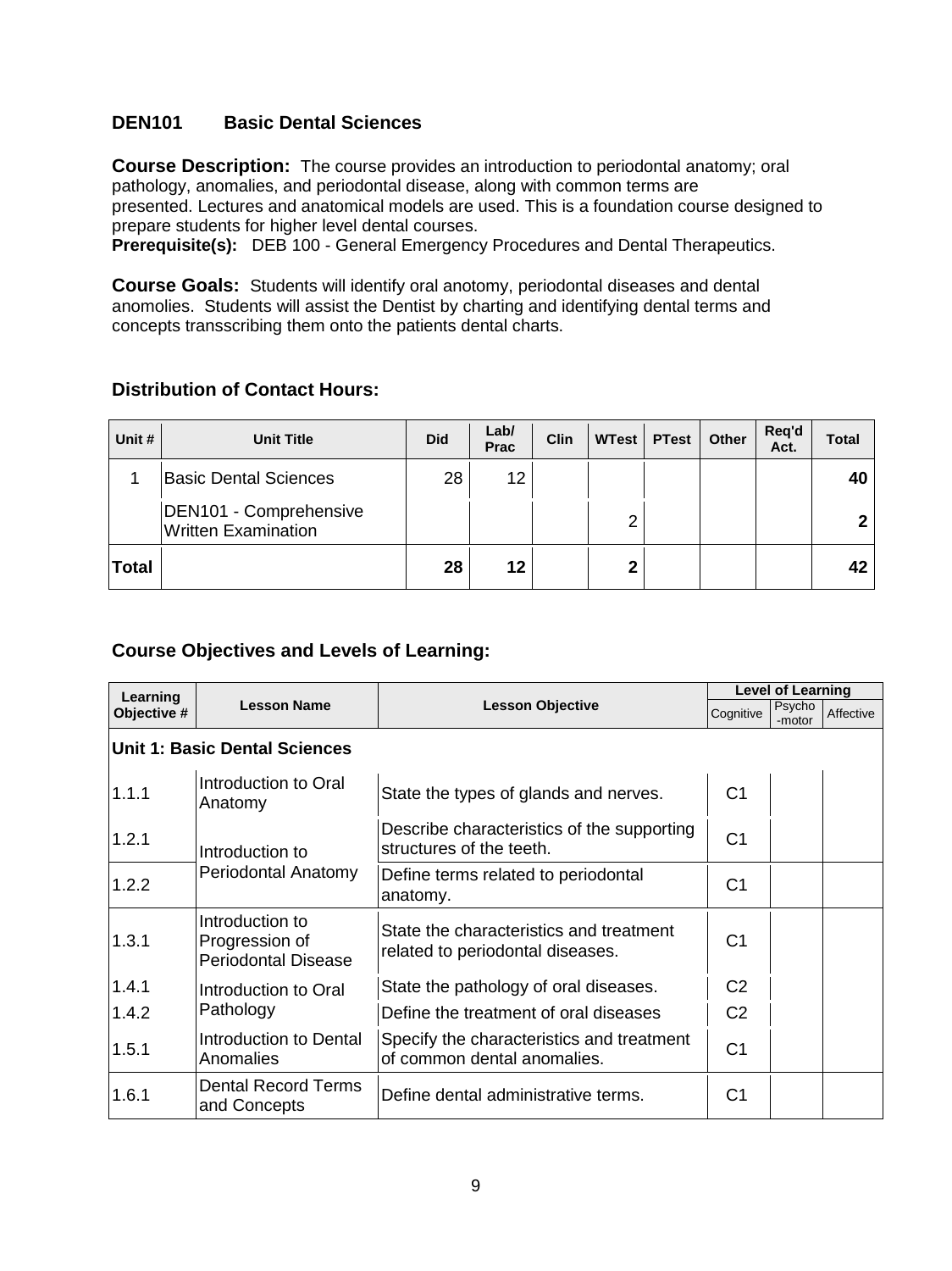| Learning               |                                                 |                                                                                 | <b>Level of Learning</b> |                  |           |
|------------------------|-------------------------------------------------|---------------------------------------------------------------------------------|--------------------------|------------------|-----------|
| Objective <sup>#</sup> | <b>Lesson Name</b>                              | <b>Lesson Objective</b>                                                         | Cognitive                | Psycho<br>-motor | Affective |
| 1.7.1                  | <b>Dental Record</b><br>Documentation           | Determine steps required to initiate and<br>file dental records.                | C <sub>2</sub>           |                  |           |
| 1.7.2                  | Part 1                                          | State how to assist with requests for<br>medical consultations.                 | C <sub>2</sub>           |                  |           |
| 1.8.1                  |                                                 | Define terms associated with dental<br>charting and recording.                  | C <sub>1</sub>           |                  |           |
| 1.8.2                  | <b>Dental Charting Terms</b><br>& Concepts      | State the purpose for charting dental<br>conditions.                            | C <sub>1</sub>           |                  |           |
| 1.8.3                  |                                                 | Summarize the procedure to chart<br>existing tooth restorations and conditions. | C <sub>1</sub>           |                  |           |
| 1.9.1                  | Exam Types and<br><b>Exam Requirements</b>      | Identify facts about the four types of<br>dental exams.                         | C <sub>1</sub>           |                  |           |
| 1.9.2                  |                                                 | Identify facts about periodic dental<br>examinations.                           | C <sub>1</sub>           |                  |           |
| 1.10.1                 | <b>Dental Record</b><br>Documentation<br>Part 2 | Identify patient data requirements on<br>patient treatment forms.               | C <sub>2</sub>           |                  |           |
| 1.11.1                 |                                                 | Initiate a new patient dental record                                            |                          | P <sub>2</sub>   |           |
| 1.11.2                 |                                                 | Conduct a dental record review.                                                 |                          | P <sub>2</sub>   |           |
| 1.11.3                 | Dental Record and                               | Chart existing restorations and teeth<br>conditions.                            |                          | P <sub>2</sub>   |           |
| 1.11.4                 | <b>Charting Applications</b>                    | Review patient data on dental treatment<br>forms to determine treatment plans.  |                          | P <sub>2</sub>   |           |
| 1.11.5                 |                                                 | Document treatments on dental treatment<br>forms.                               |                          | P <sub>2</sub>   |           |
| 1.12.1                 | Legal Issues                                    | State the legal implications of dental care.                                    | C <sub>1</sub>           |                  |           |
| 1.13.1                 |                                                 | State the communication process.                                                | C <sub>1</sub>           |                  |           |
| 1.13.2                 | <b>Patient Relations</b>                        | Identify patient customer service<br>protocols.                                 | C <sub>1</sub>           |                  |           |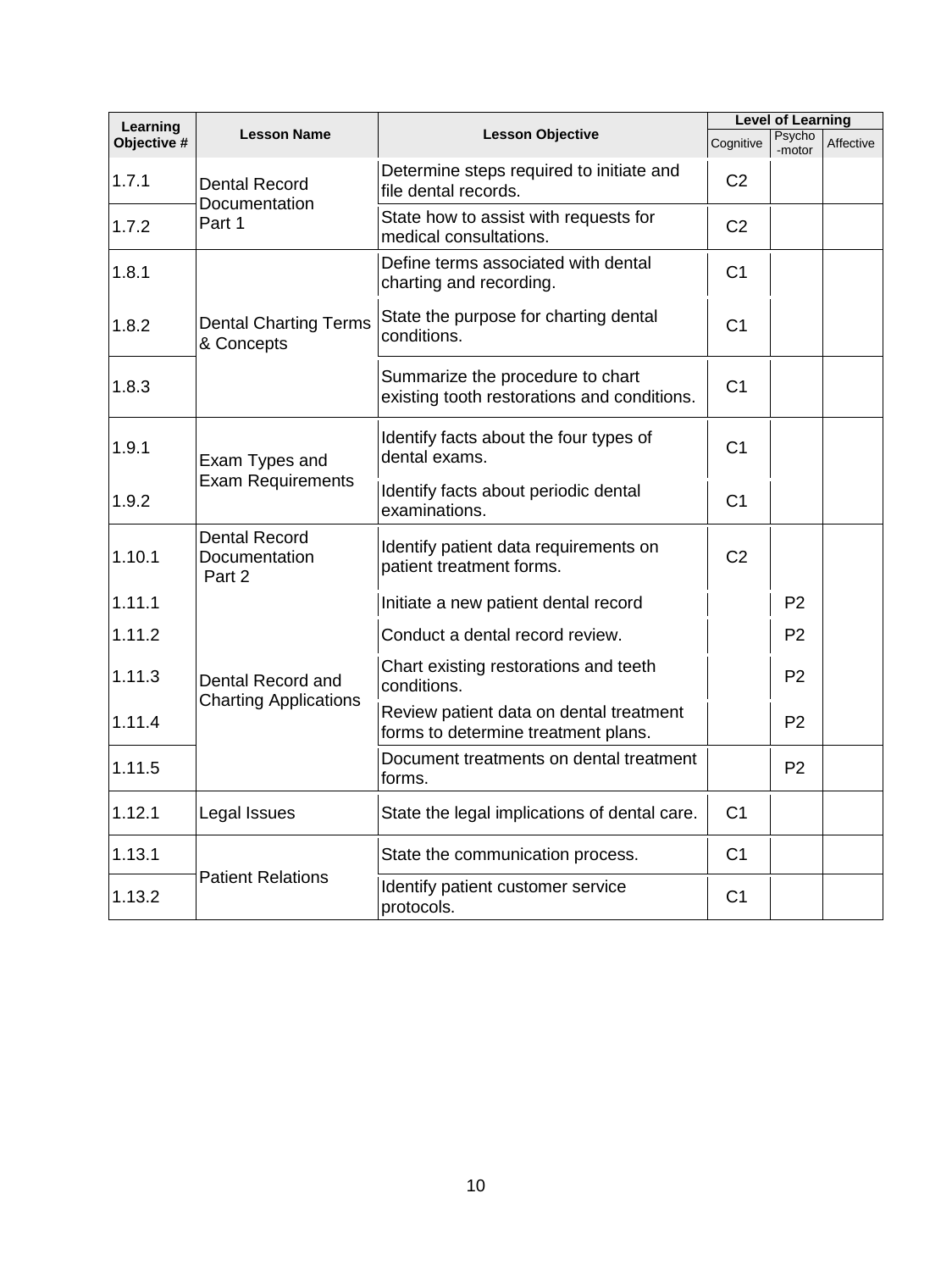### **DEN103 Clinical Applications - Part 1**

**Course Description:** The course provides an introduction to the concepts of aseptic technique, preparation of dental treatment rooms, and processing and sterilization of dental instruments and equipment, using standard precautions. Protocols for management of dental waste products and hazardous materials are also introduced. Practical application of infection control concepts on instruments and equipment in a dental treatment room is provided. Pre-op and post-op procedures and simulated management of dental waste products are practiced. Basic information is provided about using dental instruments and mixing dental materials. Dental records, charting, and common terms are presented. Manual exercises in documenting, filing, and reviewing dental records are provided. Simulated patient encounters provide practice in dental charting and customer service skills. Lectures and discussions will be augmented with written exercises.

**Prerequisite(s):** DEB 101 - Basic Dental Sciences.

**Course Goals:** Students will identify general infection control program techniques used to clean, disinfect and sterilize instruments using the dental instrument processing center central sterilizing room (DIPC). Students will be able to identify all dental instruments and rotary instruments used in a dental practice setting as well as mixing all dental materials to include dental impression and restorative materials.

| Unit #       | <b>Unit Title</b>                             | <b>Did</b> | Lab/<br>Prac | <b>Clin</b> | <b>WTest</b> | <b>PTest</b> | Other | Req'd<br>Act. | <b>Total</b> |
|--------------|-----------------------------------------------|------------|--------------|-------------|--------------|--------------|-------|---------------|--------------|
|              | <b>Clinical Applications - Part 1</b>         | 37         | 25           |             |              |              |       |               | 62           |
|              | DEN103 - Comprehensive<br><b>Written Exam</b> |            |              |             | ⌒            |              |       |               |              |
|              | <b>Infection Control Practical</b><br>Exam    |            |              |             |              | 3            |       |               |              |
| <b>Total</b> |                                               | 37         | 25           |             | ◠            | 3            |       |               | 67           |

| Learning                               |                                           |                                                                                          | <b>Level of Learning</b> |                  |           |  |  |
|----------------------------------------|-------------------------------------------|------------------------------------------------------------------------------------------|--------------------------|------------------|-----------|--|--|
| Objective #                            | <b>Lesson Name</b>                        | <b>Lesson Objective</b>                                                                  | Cognitive                | Psycho-<br>motor | Affective |  |  |
| Unit 1: Clinical Applications - Part 1 |                                           |                                                                                          |                          |                  |           |  |  |
| 1.1.1                                  | Microbiology                              | Detail essential elements of disease<br>processes.                                       | C1                       |                  |           |  |  |
| 1.2.1                                  | <b>Dental Treatment</b><br>Room Equipment | State the principles of operating and<br>maintaining dental treatment room<br>equipment. | C <sub>2</sub>           |                  |           |  |  |
| 1.3.1                                  | The Infection Control<br>Program          | Identify the elements of an Infection<br>Control Program.                                | C1                       |                  |           |  |  |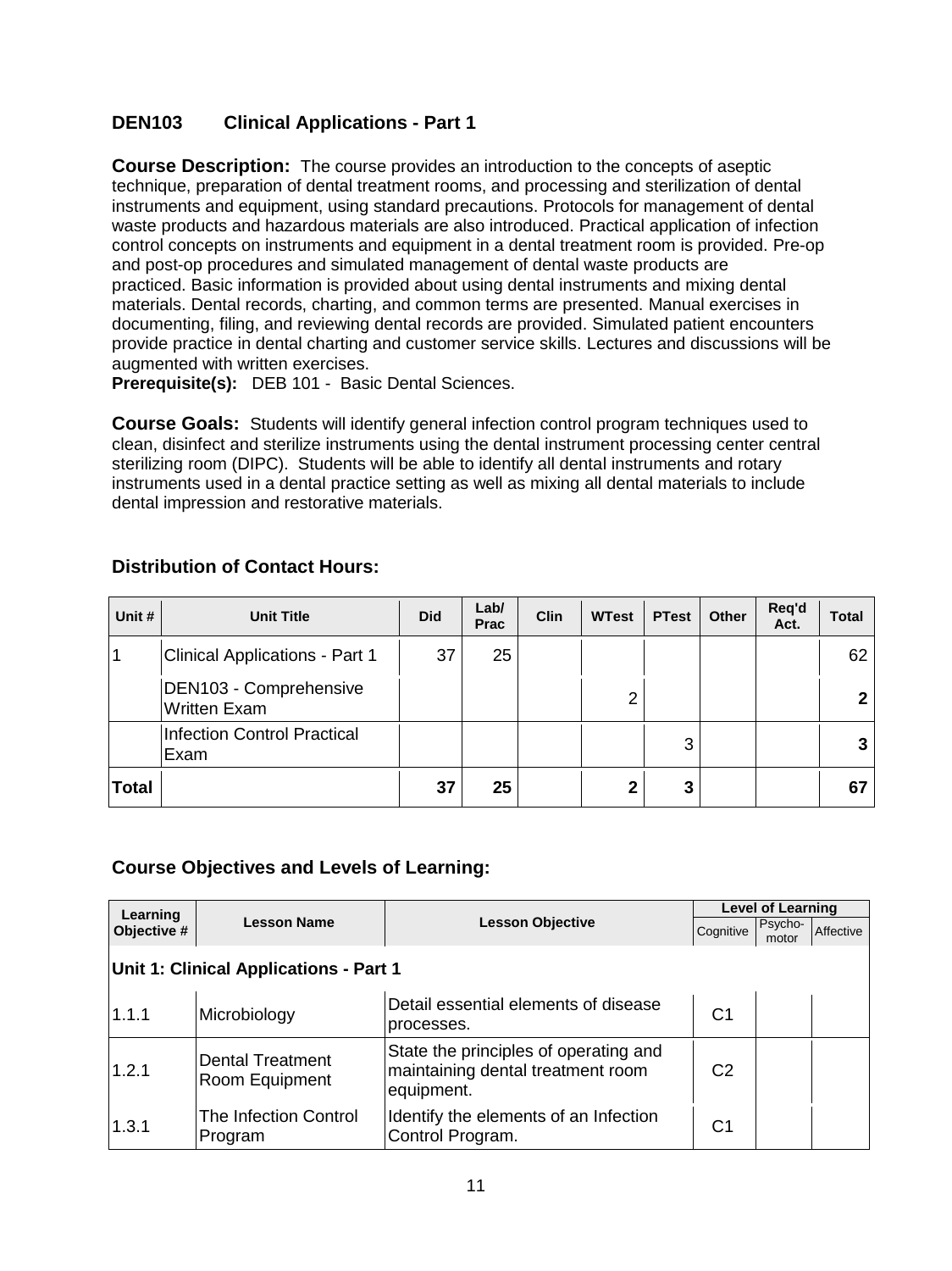| Learning    |                                                                                                       |                                                                                                                                                  | <b>Level of Learning</b> |                  |           |  |
|-------------|-------------------------------------------------------------------------------------------------------|--------------------------------------------------------------------------------------------------------------------------------------------------|--------------------------|------------------|-----------|--|
| Objective # | <b>Lesson Name</b>                                                                                    | <b>Lesson Objective</b>                                                                                                                          | Cognitive                | Psycho-<br>motor | Affective |  |
| 1.3.2       |                                                                                                       | Define Infection control protocols.                                                                                                              | C <sub>1</sub>           |                  |           |  |
| 1.4.1       | Cleaning, Disinfecting,<br>and Sterilizing                                                            | State principles pertaining to cleaning,<br>disinfecting, and sterilizing dental<br>equipment and surfaces.                                      | C <sub>1</sub>           |                  |           |  |
| 1.5.1       | Dental Instrument<br><b>Processing Center</b><br>(DIPC) Central<br><b>Sterilization Room</b><br>(CSR) | Describe principles and procedures<br>associated with the Dental Instrument<br>Processing Center.                                                | C <sub>2</sub>           |                  |           |  |
| 1.6.1       | <b>Instrument Processing</b>                                                                          | State the principles of instrument<br>processing.                                                                                                | C <sub>2</sub>           |                  |           |  |
| 1.7.1       | <b>Monitoring Sterilization</b><br>Equipment                                                          | Define the procedures for monitoring<br>sterilization equipment.                                                                                 | C <sub>2</sub>           |                  |           |  |
| 1.8.1       | <b>Dental Treatment</b><br>Room Equipment                                                             | Operate and maintain dental treatment<br>room equipment.                                                                                         |                          | P <sub>2</sub>   |           |  |
| 1.9.1       | <b>Dental Treatment</b><br>Room Lab                                                                   | Perform aseptic techniques while<br>preparing a DTR for a simulated<br>patient using standard precautions to<br>include disinfection techniques. |                          | P <sub>2</sub>   |           |  |
| 1.10.1      | <b>Sterilization Room Lab</b>                                                                         | Perform DIPC/CSR procedures.                                                                                                                     |                          | P <sub>2</sub>   |           |  |
| 1.11.1      | <b>Dental Instruments</b>                                                                             | State the functions of basic dental<br>instruments.                                                                                              | C <sub>2</sub>           |                  |           |  |
| 1.11.2      |                                                                                                       | Identify basic dental instruments.                                                                                                               | C <sub>1</sub>           |                  |           |  |
| 1.12.1      | Rotary Instruments and                                                                                | State the functions of basic rotary<br>instruments and hand pieces.                                                                              | C <sub>2</sub>           |                  |           |  |
| 1.12.2      | Handpieces                                                                                            | Identify rotary instruments and hand<br>pieces.                                                                                                  | C <sub>1</sub>           |                  |           |  |
| 1.13.1      | <b>Dental Materials Terms</b>                                                                         | Describe the properties related to<br>dental materials.                                                                                          | C <sub>1</sub>           |                  |           |  |
| 1.13.2      | and Principles                                                                                        | State principles related to dental<br>materials.                                                                                                 | C <sub>1</sub>           |                  |           |  |
| 1.14.1      |                                                                                                       | Describe the indications for temporary<br>sedative filling materials and cements.                                                                | C <sub>2</sub>           |                  |           |  |
| 1.14.2      |                                                                                                       | Describe indications for dental bases<br>and liners.                                                                                             | C <sub>2</sub>           |                  |           |  |
| 1.14.3      | <b>Dental Restorative</b><br><b>Materials</b>                                                         | Correctly identify procedures for mixing<br>dental bases and liners.                                                                             | C <sub>2</sub>           |                  |           |  |
| 1.14.4      |                                                                                                       | Describe the procedures for mixing<br>temporary sedative filling materials and<br>cements.                                                       | C <sub>2</sub>           |                  |           |  |
| 1.14.5      |                                                                                                       | Describe the procedures for mixing<br>dental restorative materials.                                                                              | C <sub>2</sub>           |                  |           |  |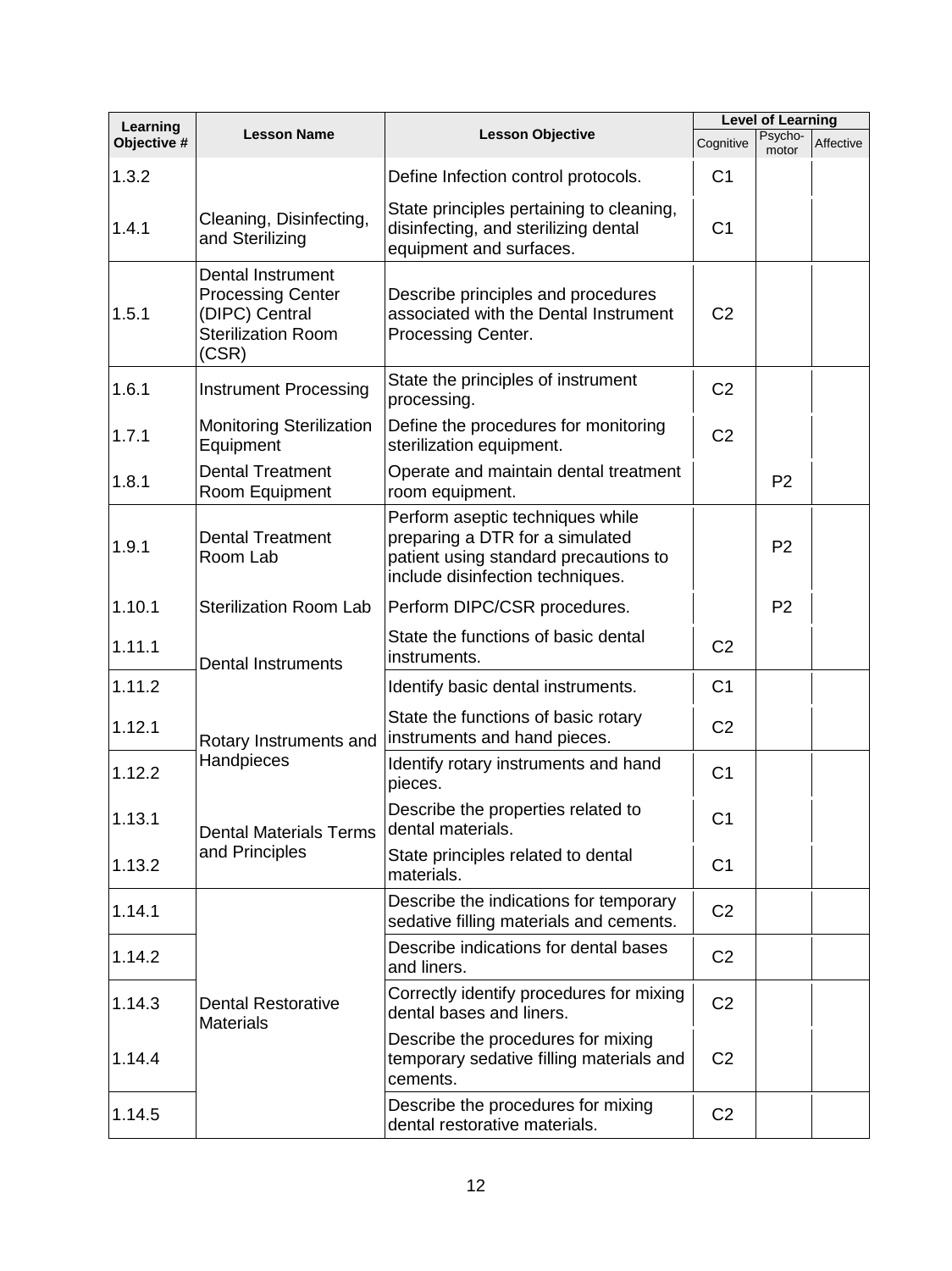| Learning    |                                                 |                                                                  | <b>Level of Learning</b> |                  |           |  |  |
|-------------|-------------------------------------------------|------------------------------------------------------------------|--------------------------|------------------|-----------|--|--|
| Objective # | <b>Lesson Name</b><br><b>Lesson Objective</b>   |                                                                  | Cognitive                | Psycho-<br>motor | Affective |  |  |
| 1.15.1      | Dental Impression<br><b>Materials</b>           | State the indications for dental<br>impression materials.        | C <sub>2</sub>           |                  |           |  |  |
| 1.15.2      |                                                 | Explain the procedure for mixing dental<br>impression materials. | C <sub>2</sub>           |                  |           |  |  |
| 1.16.1      | <b>Dental Material Safety</b>                   | List dental material safety guidelines.                          | C <sub>2</sub>           |                  |           |  |  |
| 1.17.1      | Mixing Dental Materials   Mix dental materials. |                                                                  |                          | P <sub>2</sub>   |           |  |  |
| 1.18.1      | Alginate Impression                             | Make an alginate impression.                                     |                          | P <sub>2</sub>   |           |  |  |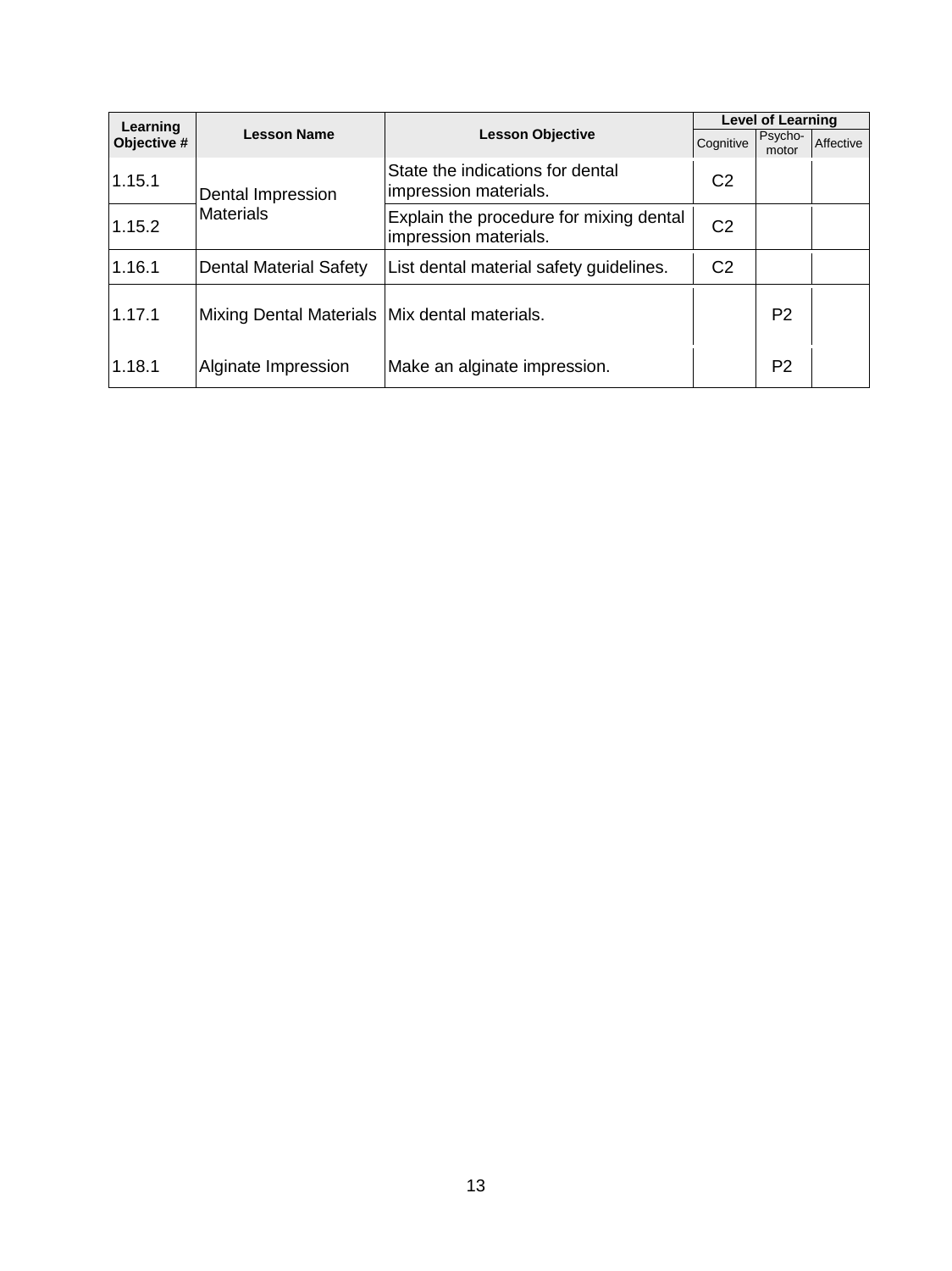### **DEN105 Clinical Applications - Part 2**

**Course Description:** This course provides hands-on training in four handed-handed dentistry and dental specialties to include passing of instruments, mixing materials, and the proper placement of oral evacuation. The student will also be able to set up an operator, and assist in the following: operative, periodontal, prosthodontic, endodontic, and oral surgery. There is an introduction go concepts of preventive dentistry, including; oral hygiene instructions; effects of tobacco use; performing oral hygiene techniques; and applying sealants and fluorides and setting up preventive dentistry trays. Practical application of preventive dentistry concepts is provided. Lectures, discussions, clinical rotations at MTF's, and computer-based instruction are augmented with readings from selected texts and written exercises. **Prerequisite(s):** DEN 101 - Basic Dental Sciences.

**Course Goals:** Students will identify exposure and mounting techniques for dental radiographs and prepare a dental radiograph treatment room. Students will learn and operate the Corporate Dental Application (CDA) used for all patients in the Army Dental Care System. Students will assist the dentist while performing general assistant duties in a patient care setting.

### **Distribution of Contact Hours:**

| Unit #       | <b>Unit Title</b>                     | <b>Did</b> | Lab/<br>Prac | <b>Clin</b> | WTest | <b>PTest</b> | Other | Req'd<br>Act. | <b>Total</b> |
|--------------|---------------------------------------|------------|--------------|-------------|-------|--------------|-------|---------------|--------------|
|              | <b>Clinical Applications - Part 2</b> | 33         | 81           | 40          |       |              |       |               | 154          |
|              | Comprehensive Written Exam            |            |              |             | າ     |              |       |               |              |
|              | <b>Radiology Practical Exams</b>      |            |              |             |       | 20           |       |               | 20           |
| <b>Total</b> |                                       | 33         | 81           | 40          | າ     | 20           |       |               | 176          |

| Learning    |                                                |                                                                                                            | <b>Level of Learning</b> |                  |           |  |  |  |  |
|-------------|------------------------------------------------|------------------------------------------------------------------------------------------------------------|--------------------------|------------------|-----------|--|--|--|--|
| Objective # | <b>Lesson Name</b><br><b>Lesson Objective</b>  |                                                                                                            | Cognitive                | Psycho-<br>motor | Affective |  |  |  |  |
|             | Unit 1: Clinical Applications - Part 2         |                                                                                                            |                          |                  |           |  |  |  |  |
| 1.1.1       | <b>Dental Radiation</b><br><b>Fundamentals</b> | Describe fundamental concepts<br>associated with dental radiological<br>techniques.                        | C <sub>1</sub>           |                  |           |  |  |  |  |
| 1.1.2       |                                                | Describe the function of dental radiology<br>equipment.                                                    | C1                       |                  |           |  |  |  |  |
| 1.1.3       |                                                | Produce diagnostic quality digital x-rays<br>using the Kodak digital station and the<br>DEVAA Application. | C <sub>1</sub>           |                  |           |  |  |  |  |
| 1.1.4       |                                                | Describe types of dental radiographs.                                                                      | C <sub>2</sub>           |                  |           |  |  |  |  |
| 1.1.5.      |                                                | Define principles of radiation safety and<br>infection control.                                            | C1                       |                  |           |  |  |  |  |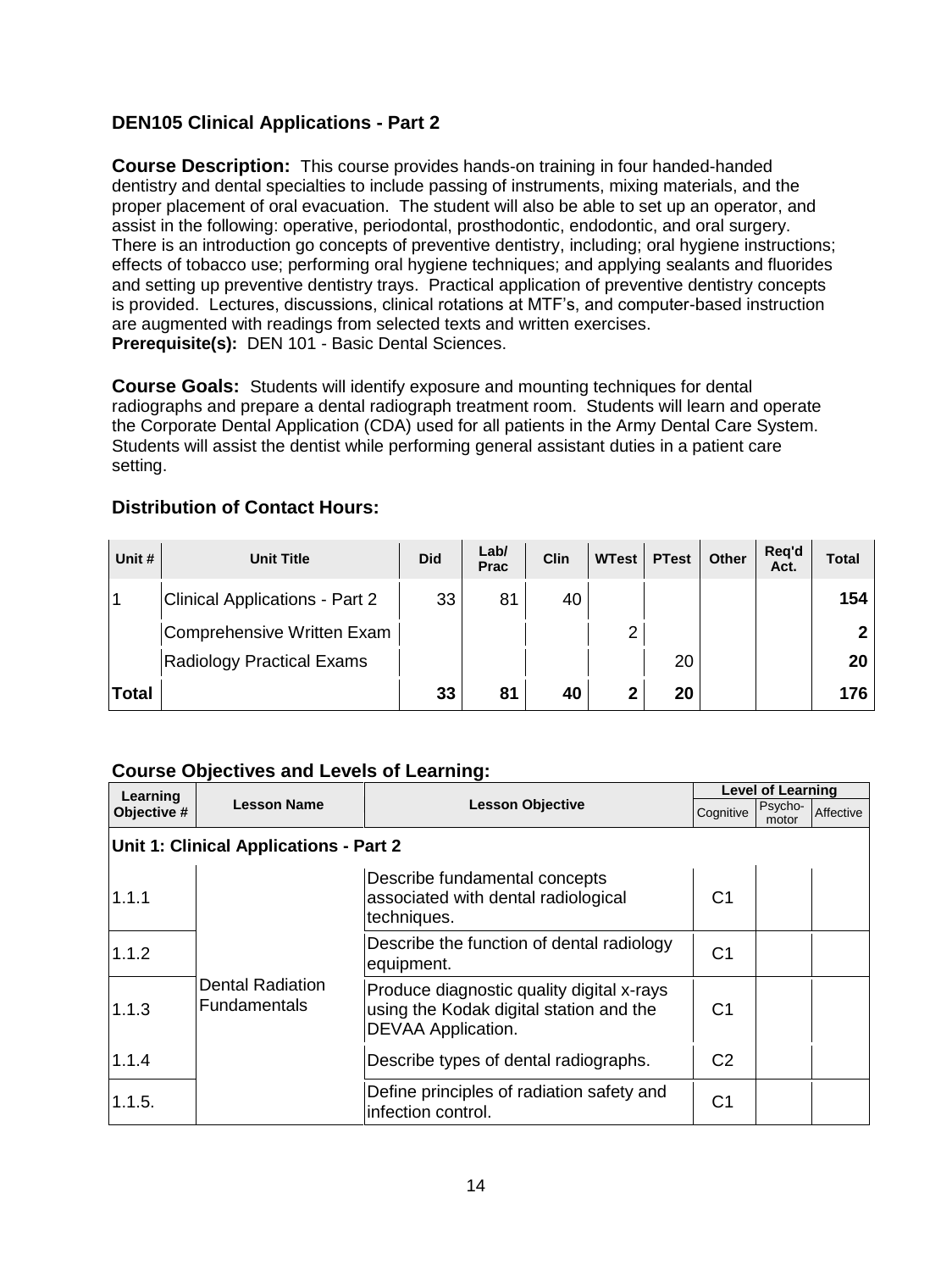| Learning    | <b>Lesson Name</b>                                                 |                                                                                                                          | <b>Level of Learning</b> |                  |                |  |
|-------------|--------------------------------------------------------------------|--------------------------------------------------------------------------------------------------------------------------|--------------------------|------------------|----------------|--|
| Objective # |                                                                    | <b>Lesson Objective</b>                                                                                                  | Cognitive                | Psycho-<br>motor | Affective      |  |
| 1.2.1       | Exposure and                                                       | Describe the procedures for dental<br>radiologic exposure techniques for PA,<br>BWX and Pano radiographs.                | C <sub>2</sub>           |                  |                |  |
| 1.2.2       | Mounting<br>Techniques for<br><b>Dental Radiographs</b>            | Explain landmarks and mounting<br>radiographs                                                                            | C <sub>2</sub>           |                  |                |  |
| 1.2.3       |                                                                    | Explain radiographic quality control<br>techniques                                                                       | C <sub>1</sub>           |                  |                |  |
| 1.3.1       |                                                                    | Prepare a dental treatment room and<br>patient for routine dental radiographs.                                           |                          | P <sub>2</sub>   |                |  |
| 1.3.2       | Dental Radiographic                                                | Demonstrate professional courtesies and<br>customer service skills in a simulated<br>patient setting.                    |                          | P <sub>1</sub>   | A <sub>1</sub> |  |
| 1.3.3       | Techniques Lab                                                     | Perform dental radiographs using the<br>paralleling technique, and mount the<br>radiographs.                             |                          | P <sub>2</sub>   |                |  |
| 1.3.4       |                                                                    | Perform dental radiographs using the<br>bisecting angle technique and mount the<br>radiographs.                          |                          | P <sub>2</sub>   |                |  |
| 1.4.1       | <b>Corporate Dental</b><br>Applications (CDA)<br><b>Guidelines</b> | Schedule a patient appointment.                                                                                          |                          | P <sub>2</sub>   |                |  |
| 1.5.1       | Introduction to<br><b>General Assisting</b>                        | Describe four-handed dentistry concepts<br>as they apply in a clinical environment.                                      | C <sub>2</sub>           |                  |                |  |
| 1.5.2       | Concepts and<br>Procedures                                         | Identify the four-handed dentistry<br>technique to transfer instruments and<br>material.                                 | C <sub>1</sub>           |                  |                |  |
| 1.6.1       | Concepts of<br><b>Preventive Dentistry</b>                         | Describe concepts related to preventive<br>dentistry.                                                                    | C <sub>2</sub>           |                  |                |  |
| 1.7.1       | Oral Health Care                                                   | List factors that contribute to dental<br>health.                                                                        | C <sub>1</sub>           |                  |                |  |
| 1.7.2       |                                                                    | Describe oral health care procedures.                                                                                    | C <sub>2</sub>           |                  |                |  |
| 1.8.1       | <b>Dental Treatment</b>                                            | Perform oral health care procedures.                                                                                     |                          | P <sub>2</sub>   |                |  |
| 1.8.2       | Adjunct                                                            | Demonstrate professional behavior while<br>teaching oral health care.                                                    |                          | P <sub>1</sub>   | A <sub>1</sub> |  |
| 1.9.1       | <b>General Assist</b><br>Procedures Lab                            | Assist the dentist (role performed by<br>instructor) while performing general<br>assistant duties.                       |                          | P <sub>2</sub>   |                |  |
| 1.10.1      | Introduction to<br><b>Dental Specialties</b>                       | Identify instruments and other items that<br>are commonly used in a prosthodontic,<br>specialty instrumentation setup.   | C <sub>1</sub>           |                  |                |  |
| 1.10.2      | and Concepts                                                       | Identify the instruments, and other items<br>that are commonly used in a periodontal<br>specialty instrumentation setup. | C <sub>1</sub>           |                  |                |  |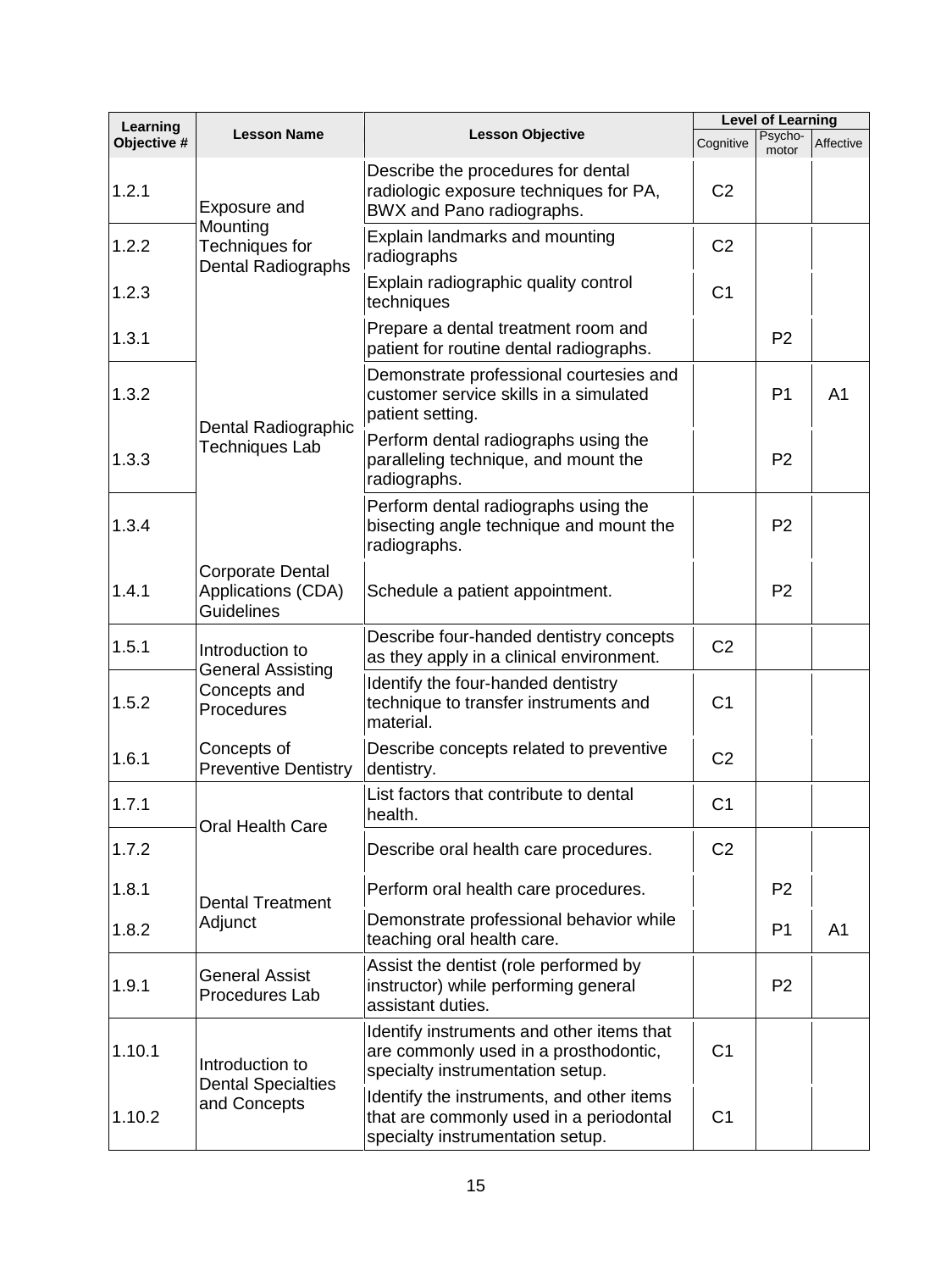| Learning    |                                                                |                                                                                                                          | <b>Level of Learning</b> |                  |           |  |
|-------------|----------------------------------------------------------------|--------------------------------------------------------------------------------------------------------------------------|--------------------------|------------------|-----------|--|
| Objective # | <b>Lesson Name</b>                                             | <b>Lesson Objective</b><br>Cognitive                                                                                     |                          | Psycho-<br>motor | Affective |  |
| 1.10.3      |                                                                | Identify the instruments, and other items<br>that are commonly used in an endodontic<br>specialty instrumentation setup. | C <sub>1</sub>           |                  |           |  |
| 1.11.1      | Introduction to Oral<br><b>Surgery Assisting</b><br>Procedures | Identify surgical instruments and materials<br>for oral surgery.                                                         | C1                       |                  |           |  |
| 1.12.1      | <b>Oral Surgery Assist</b>                                     | Describe technique for assisting the<br>dentist (instructor) when performing oral<br>surgery assistant duties.           | C <sub>2</sub>           |                  |           |  |
| 1.13.1      | <b>Oral Surgery Assist</b><br>Procedures Lab                   | Assist the dentist (role performed by<br>instructor) while performing oral surgery<br>assistant duties.                  |                          | P <sub>2</sub>   |           |  |
| 1.14.1      | <b>Clinical Rotation</b>                                       | Assist the dentist while performing<br>general assistant duties.                                                         |                          | P <sub>2</sub>   | Α1        |  |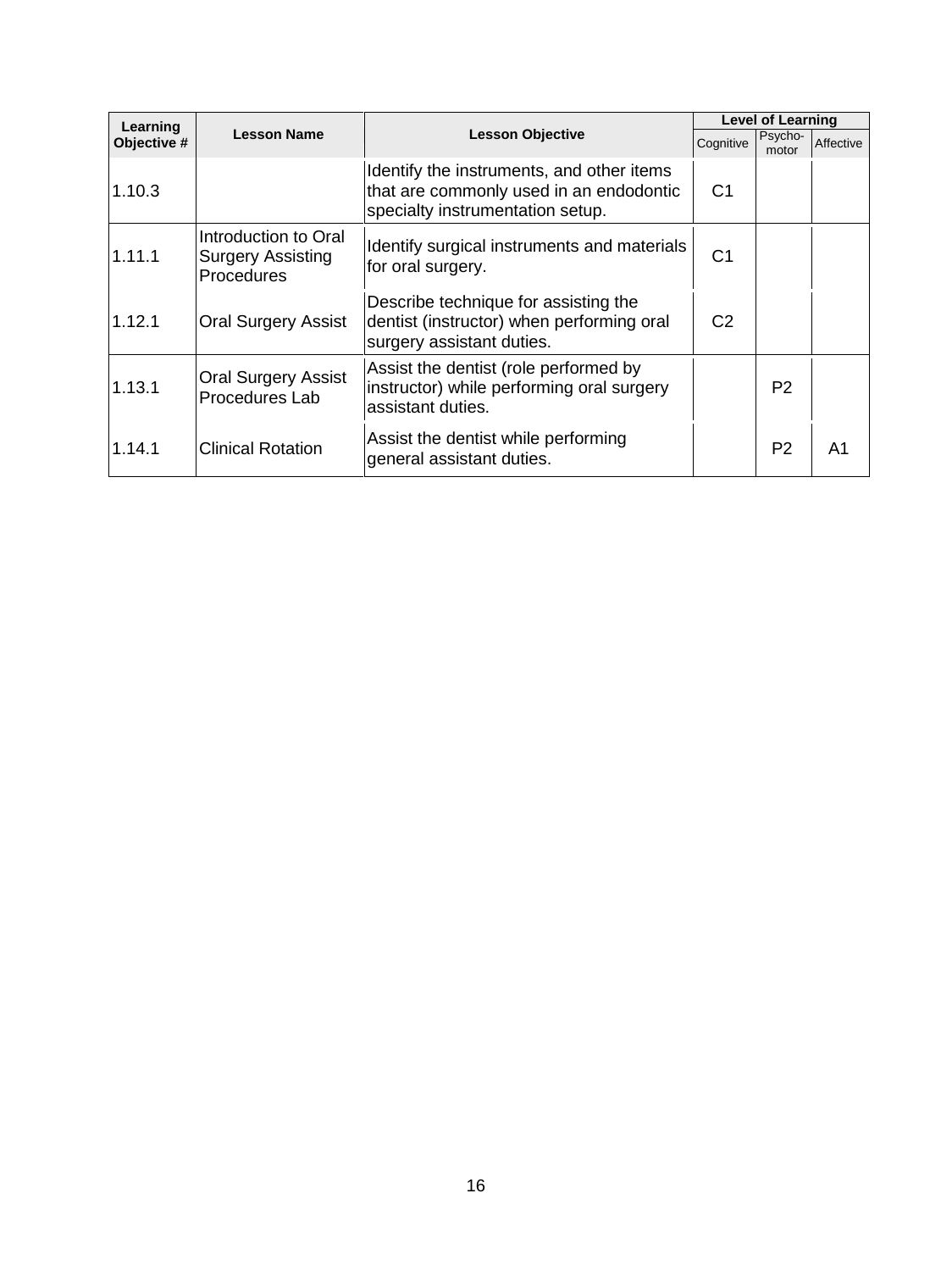### Appendix A – Program Approval/Concurrence

| INTERSERVICE TRAINING REVIEW ORGANIZATION<br><b>Staff Action Form</b>                                                                                                                                                                                                                                                                                                                                                                                                                                                                                                                                                                                                                                                                                                                                                                                                                                                                                                                                                                                                                                                                                                                                                                                                                                                                                                 |                 |  |  |  |  |  |  |
|-----------------------------------------------------------------------------------------------------------------------------------------------------------------------------------------------------------------------------------------------------------------------------------------------------------------------------------------------------------------------------------------------------------------------------------------------------------------------------------------------------------------------------------------------------------------------------------------------------------------------------------------------------------------------------------------------------------------------------------------------------------------------------------------------------------------------------------------------------------------------------------------------------------------------------------------------------------------------------------------------------------------------------------------------------------------------------------------------------------------------------------------------------------------------------------------------------------------------------------------------------------------------------------------------------------------------------------------------------------------------|-----------------|--|--|--|--|--|--|
| $X -$ Originator<br><b>Action Number:</b><br>A - Appropriate Action<br><b>Suspense/Due Date:</b><br>Staffing                                                                                                                                                                                                                                                                                                                                                                                                                                                                                                                                                                                                                                                                                                                                                                                                                                                                                                                                                                                                                                                                                                                                                                                                                                                          |                 |  |  |  |  |  |  |
| $C - Comment$<br>D - Concurrence<br>HC ITO 12-069<br>5/22/2012<br>Codes:<br><b>T</b> -Information<br>R - Return/Reply                                                                                                                                                                                                                                                                                                                                                                                                                                                                                                                                                                                                                                                                                                                                                                                                                                                                                                                                                                                                                                                                                                                                                                                                                                                 |                 |  |  |  |  |  |  |
| Subject: Army Dental Assistant Curriculum Documents                                                                                                                                                                                                                                                                                                                                                                                                                                                                                                                                                                                                                                                                                                                                                                                                                                                                                                                                                                                                                                                                                                                                                                                                                                                                                                                   |                 |  |  |  |  |  |  |
|                                                                                                                                                                                                                                                                                                                                                                                                                                                                                                                                                                                                                                                                                                                                                                                                                                                                                                                                                                                                                                                                                                                                                                                                                                                                                                                                                                       | <b>Staffing</b> |  |  |  |  |  |  |
| <b>Addressees</b>                                                                                                                                                                                                                                                                                                                                                                                                                                                                                                                                                                                                                                                                                                                                                                                                                                                                                                                                                                                                                                                                                                                                                                                                                                                                                                                                                     | Codes           |  |  |  |  |  |  |
| Director, Health Care Interservice Training Office                                                                                                                                                                                                                                                                                                                                                                                                                                                                                                                                                                                                                                                                                                                                                                                                                                                                                                                                                                                                                                                                                                                                                                                                                                                                                                                    | х               |  |  |  |  |  |  |
| Dean, Academy of Health Sciences, AMEDD Center and School, Fort Sam Houston, TX 78234: (ATTN: Ms. Ingram)                                                                                                                                                                                                                                                                                                                                                                                                                                                                                                                                                                                                                                                                                                                                                                                                                                                                                                                                                                                                                                                                                                                                                                                                                                                             | 1               |  |  |  |  |  |  |
| Chief, Interservice Programs & Training Integration Division, HQ AETC/A3TI, Randolph AFB, TX 78150: (ATTN:<br>SMSgt Rennahan)                                                                                                                                                                                                                                                                                                                                                                                                                                                                                                                                                                                                                                                                                                                                                                                                                                                                                                                                                                                                                                                                                                                                                                                                                                         | Т               |  |  |  |  |  |  |
| Associate Dean, Academic Support Div., Medical Education & Training Campus, Fort Sam Houston, TX:                                                                                                                                                                                                                                                                                                                                                                                                                                                                                                                                                                                                                                                                                                                                                                                                                                                                                                                                                                                                                                                                                                                                                                                                                                                                     | 1               |  |  |  |  |  |  |
| Commander, Force Readiness Command (FC-T), USCG, 2100 2nd St SW Stop 7801, Washington, DC 20593-7801:                                                                                                                                                                                                                                                                                                                                                                                                                                                                                                                                                                                                                                                                                                                                                                                                                                                                                                                                                                                                                                                                                                                                                                                                                                                                 |                 |  |  |  |  |  |  |
| (ATTN: Ms. Stephenson, HSCM Royes)                                                                                                                                                                                                                                                                                                                                                                                                                                                                                                                                                                                                                                                                                                                                                                                                                                                                                                                                                                                                                                                                                                                                                                                                                                                                                                                                    | Т               |  |  |  |  |  |  |
| Deputy Chief of Staff M7, NMSC, 8901 Wisconsin Avenue, Bldg. 1, Bethesda MD 20889: (ATTN: Mr. Behnke)                                                                                                                                                                                                                                                                                                                                                                                                                                                                                                                                                                                                                                                                                                                                                                                                                                                                                                                                                                                                                                                                                                                                                                                                                                                                 | т               |  |  |  |  |  |  |
| 1. PURPOSE: To distribute the converted Army Dental Assistant curriculum documents to Services.<br>2. BACKGROUND: The METC format was developed using ISD/Service best practices and was compared to current Service<br>practices to ensure all current Service information was included in the METC documents. The format was reviewed and discussed at<br>the March 2009 ITAB. In addition, the Flag Officer Steering Committee (FOSC) directed use of METC processes as long as they<br>meet the intent of Service regulations.<br>The new program consolidations were developed in the METC format, with the other programs scheduled to convert to the METC<br>format during lifecycle management processes.<br>A METC Curriculum Committee Meeting (CCM) was held for the Army Dental Assistant program in February 2012. Minutes from<br>the meeting were staffed to Services in March 2012 (HC ITO 12-055). Minor curriculum changes identified during CCM were<br>incorporated during the conversion of the curriculum to the METC format. HC ITO is staffing attached curriculum documents for<br>METC until Service access to METC internal SharePoint is resolved.<br>3. RECOMMENDATION: No response required. For information only.<br>4. STAFF ACTION POCs: Ms. Janis Winn, DSN: 471-6386, janis.winn1@amedd.army.mil or SFC Lorene Reynolds, DSN: 471- |                 |  |  |  |  |  |  |
| <b>Signature:</b><br>//Signed//<br>Date:                                                                                                                                                                                                                                                                                                                                                                                                                                                                                                                                                                                                                                                                                                                                                                                                                                                                                                                                                                                                                                                                                                                                                                                                                                                                                                                              |                 |  |  |  |  |  |  |
| Janice Morrison<br>5/22/2012                                                                                                                                                                                                                                                                                                                                                                                                                                                                                                                                                                                                                                                                                                                                                                                                                                                                                                                                                                                                                                                                                                                                                                                                                                                                                                                                          |                 |  |  |  |  |  |  |
| Director, Health Care Interservice Training Office                                                                                                                                                                                                                                                                                                                                                                                                                                                                                                                                                                                                                                                                                                                                                                                                                                                                                                                                                                                                                                                                                                                                                                                                                                                                                                                    |                 |  |  |  |  |  |  |
| <b>RESPONSE/REPLY</b>                                                                                                                                                                                                                                                                                                                                                                                                                                                                                                                                                                                                                                                                                                                                                                                                                                                                                                                                                                                                                                                                                                                                                                                                                                                                                                                                                 |                 |  |  |  |  |  |  |
| From:                                                                                                                                                                                                                                                                                                                                                                                                                                                                                                                                                                                                                                                                                                                                                                                                                                                                                                                                                                                                                                                                                                                                                                                                                                                                                                                                                                 |                 |  |  |  |  |  |  |
| <b>Remarks:</b>                                                                                                                                                                                                                                                                                                                                                                                                                                                                                                                                                                                                                                                                                                                                                                                                                                                                                                                                                                                                                                                                                                                                                                                                                                                                                                                                                       |                 |  |  |  |  |  |  |
|                                                                                                                                                                                                                                                                                                                                                                                                                                                                                                                                                                                                                                                                                                                                                                                                                                                                                                                                                                                                                                                                                                                                                                                                                                                                                                                                                                       |                 |  |  |  |  |  |  |
|                                                                                                                                                                                                                                                                                                                                                                                                                                                                                                                                                                                                                                                                                                                                                                                                                                                                                                                                                                                                                                                                                                                                                                                                                                                                                                                                                                       |                 |  |  |  |  |  |  |
|                                                                                                                                                                                                                                                                                                                                                                                                                                                                                                                                                                                                                                                                                                                                                                                                                                                                                                                                                                                                                                                                                                                                                                                                                                                                                                                                                                       |                 |  |  |  |  |  |  |
|                                                                                                                                                                                                                                                                                                                                                                                                                                                                                                                                                                                                                                                                                                                                                                                                                                                                                                                                                                                                                                                                                                                                                                                                                                                                                                                                                                       |                 |  |  |  |  |  |  |
|                                                                                                                                                                                                                                                                                                                                                                                                                                                                                                                                                                                                                                                                                                                                                                                                                                                                                                                                                                                                                                                                                                                                                                                                                                                                                                                                                                       |                 |  |  |  |  |  |  |
|                                                                                                                                                                                                                                                                                                                                                                                                                                                                                                                                                                                                                                                                                                                                                                                                                                                                                                                                                                                                                                                                                                                                                                                                                                                                                                                                                                       |                 |  |  |  |  |  |  |
|                                                                                                                                                                                                                                                                                                                                                                                                                                                                                                                                                                                                                                                                                                                                                                                                                                                                                                                                                                                                                                                                                                                                                                                                                                                                                                                                                                       |                 |  |  |  |  |  |  |
| Signature:<br>Date:                                                                                                                                                                                                                                                                                                                                                                                                                                                                                                                                                                                                                                                                                                                                                                                                                                                                                                                                                                                                                                                                                                                                                                                                                                                                                                                                                   |                 |  |  |  |  |  |  |
|                                                                                                                                                                                                                                                                                                                                                                                                                                                                                                                                                                                                                                                                                                                                                                                                                                                                                                                                                                                                                                                                                                                                                                                                                                                                                                                                                                       |                 |  |  |  |  |  |  |

# **May 2012 Curriculum Plan HC-ITO Staff Action Form (SAF) 12-069**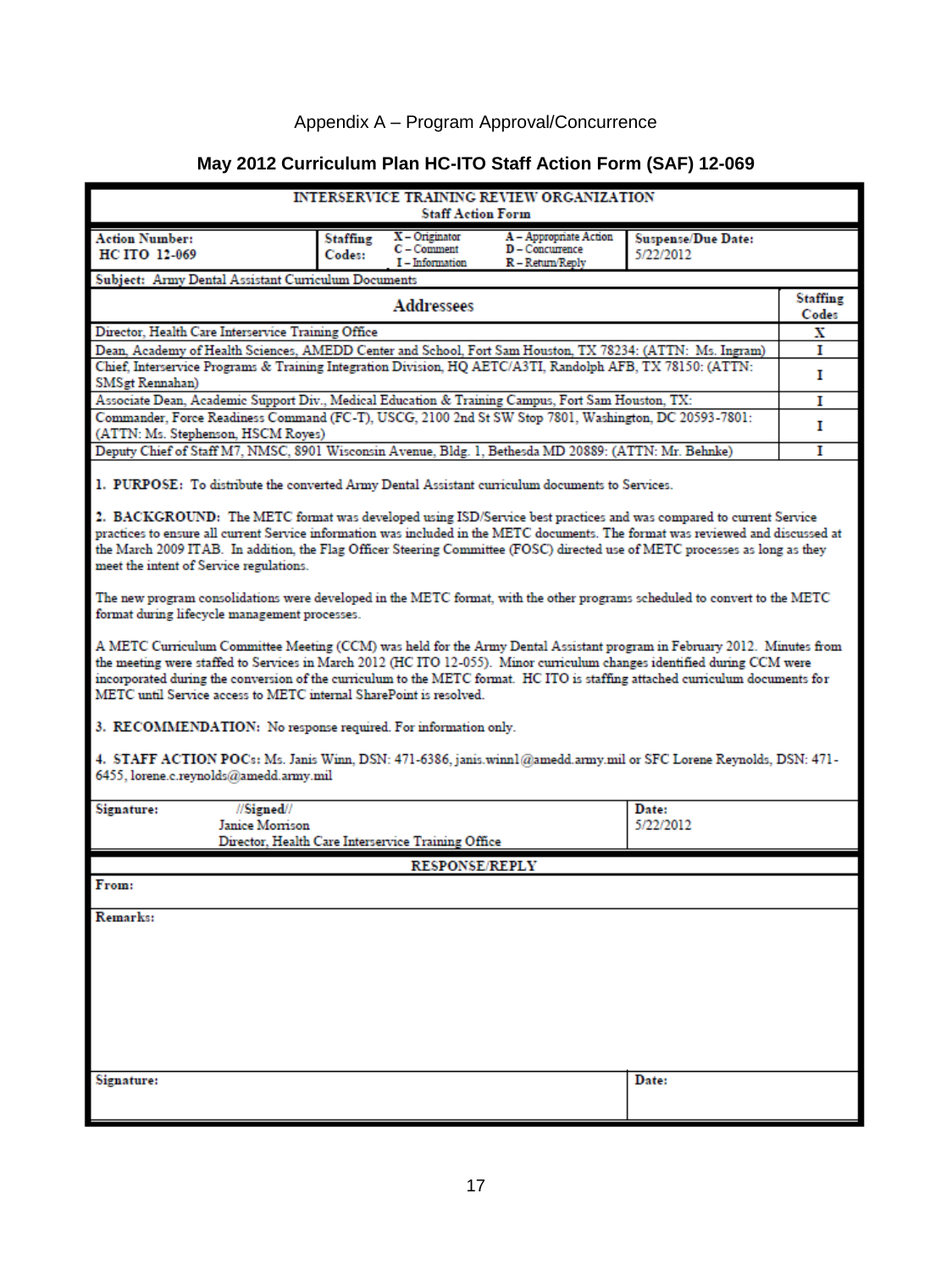Appendix B – Program Correlation Sheet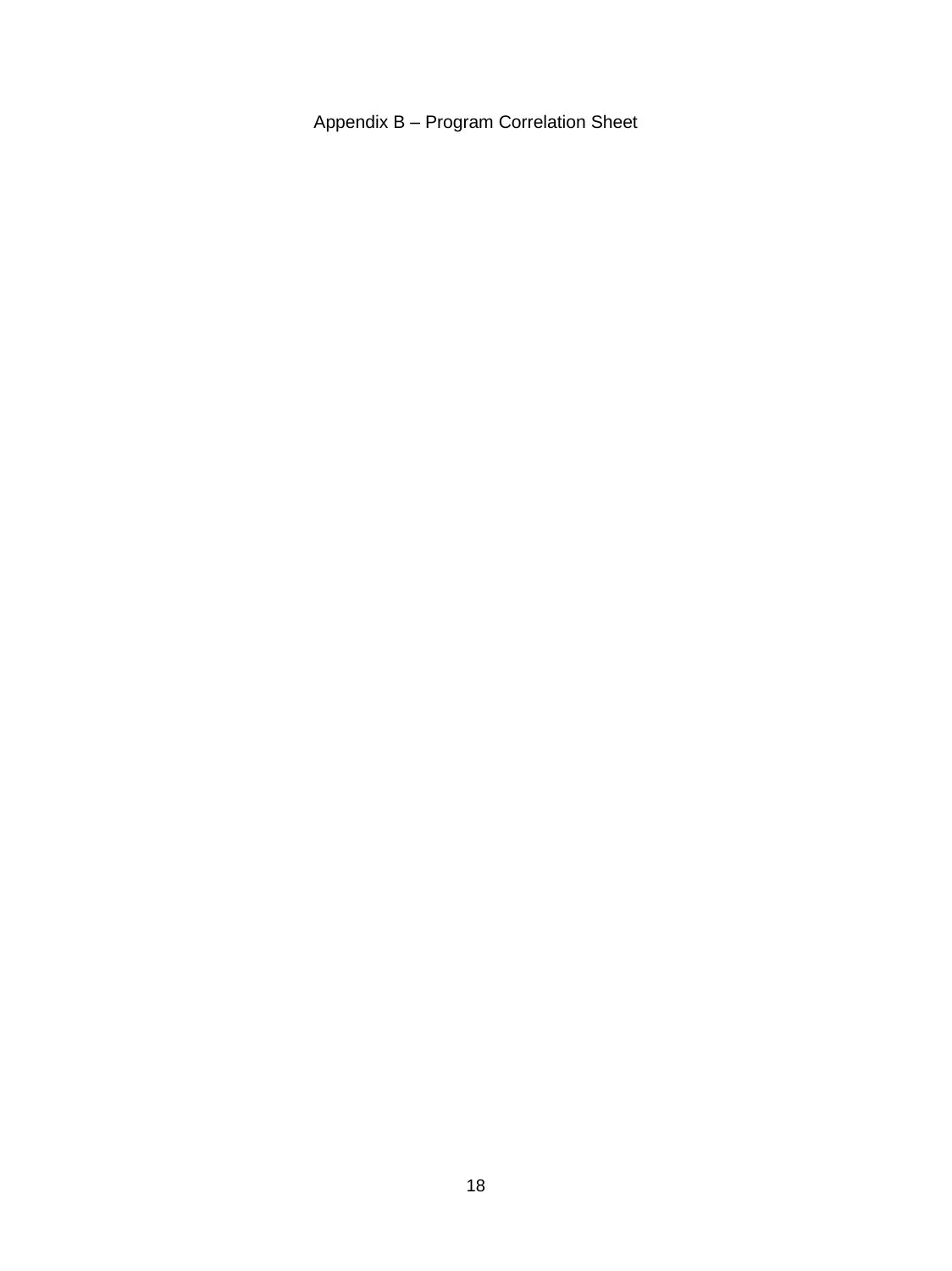Appendix C – Equipment List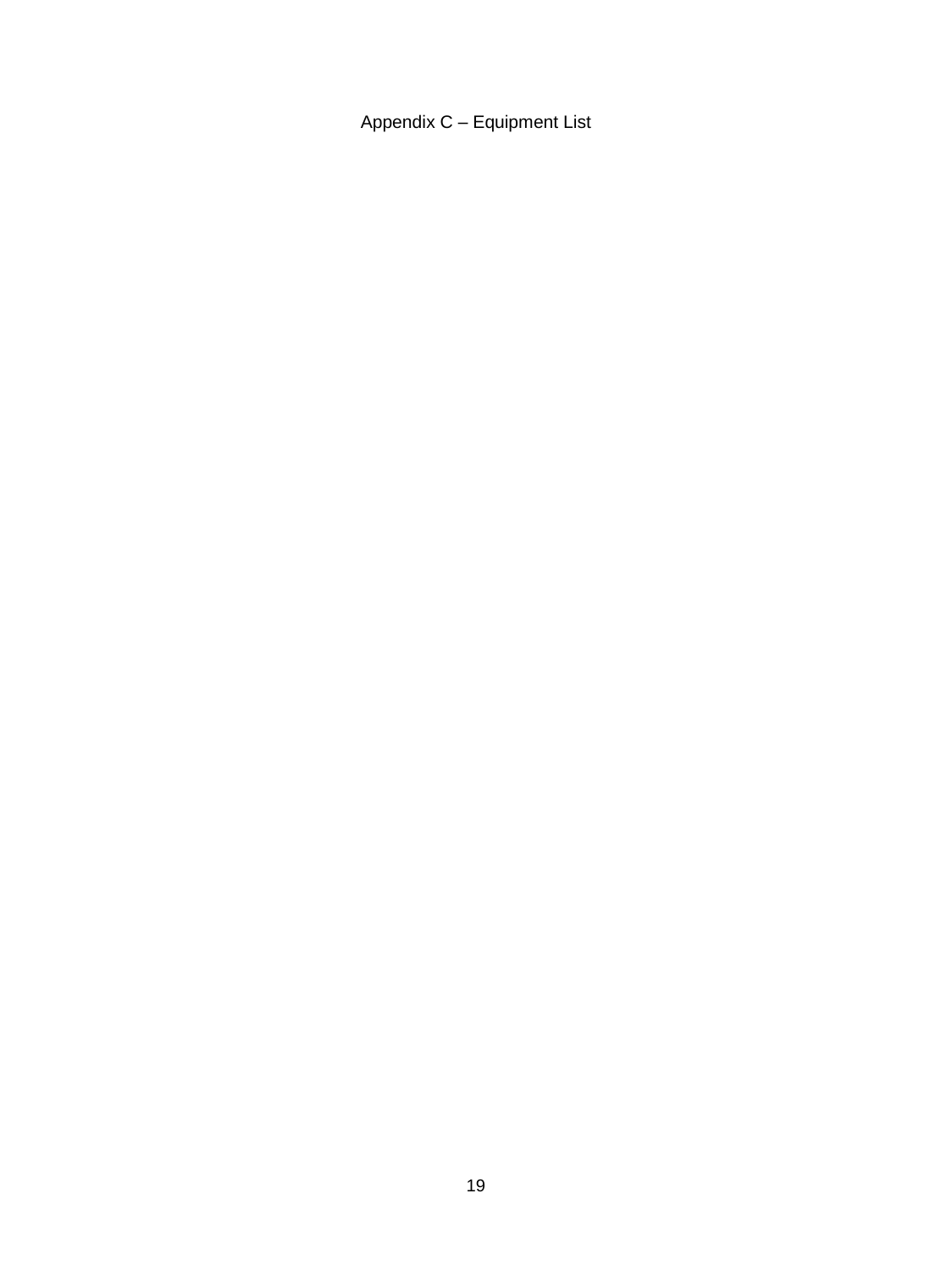Appendix D – Reference List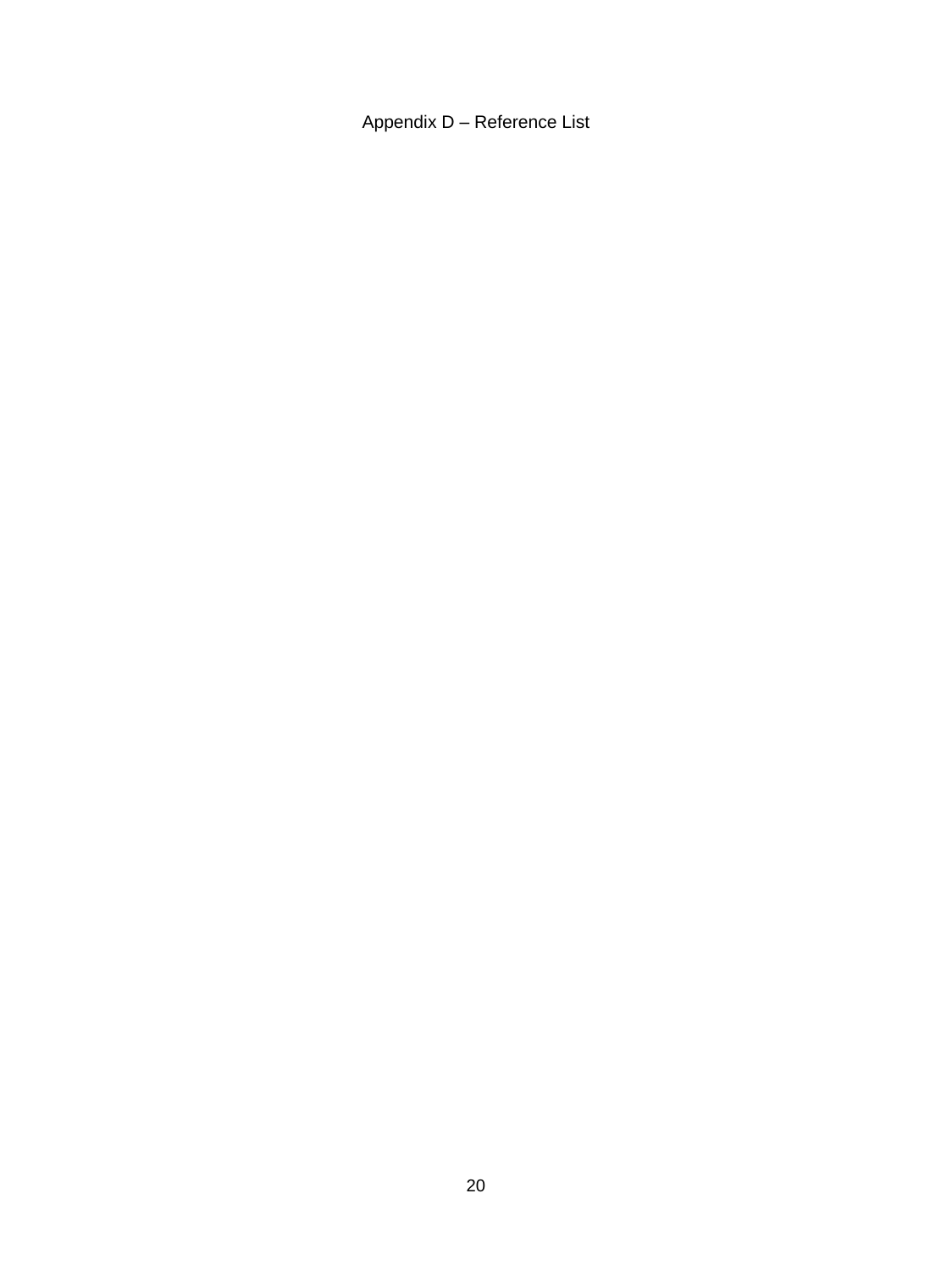Appendix E – Time Line